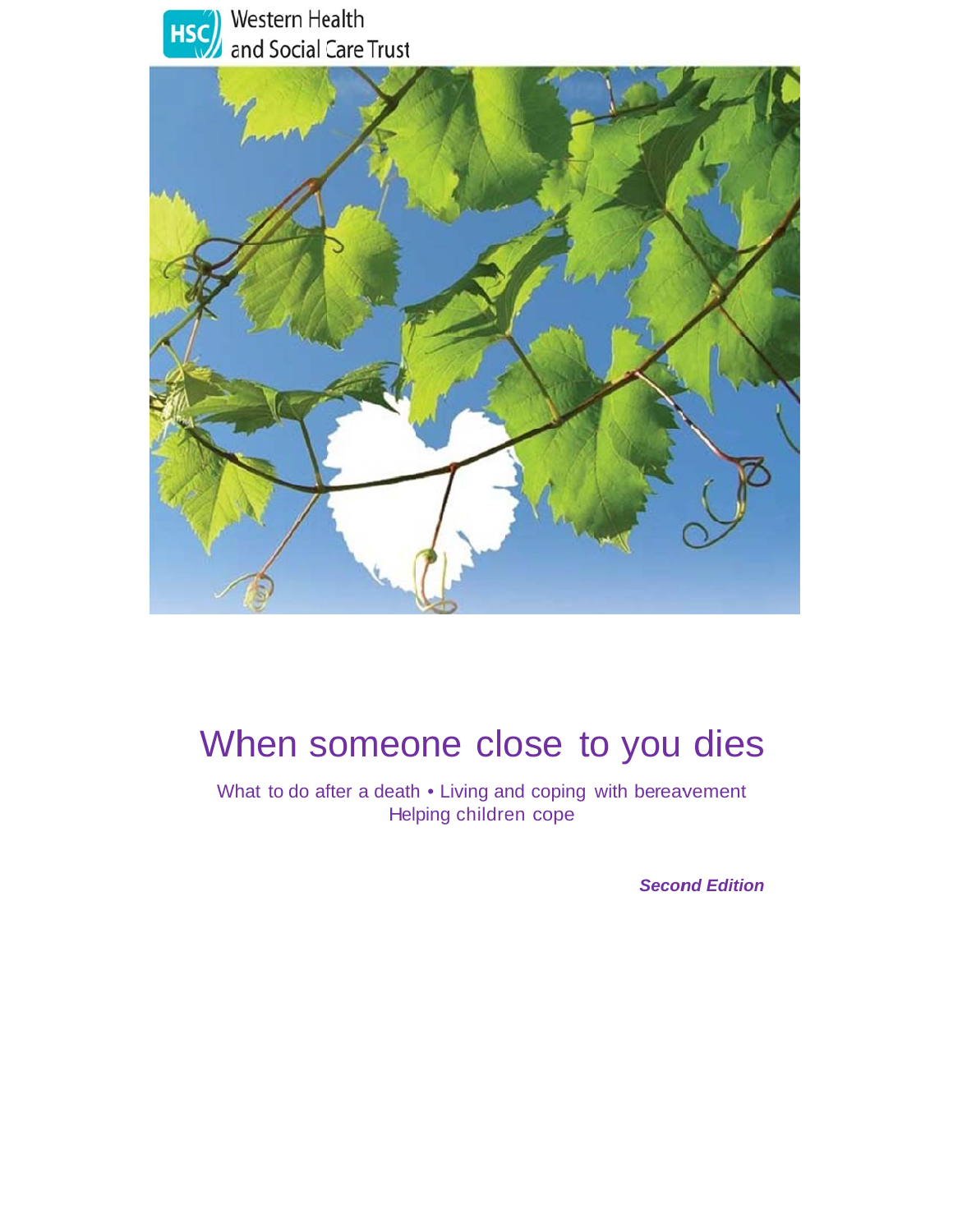# **Contents**

|                                                                          | <b>Page</b>                      |
|--------------------------------------------------------------------------|----------------------------------|
| <b>Introduction</b>                                                      | 3                                |
| <b>Helpful Information</b>                                               | 4                                |
| The death certificate                                                    | 4                                |
| The funeral director                                                     | $\overline{\mathcal{A}}$         |
| Your spiritual advisor                                                   | 5                                |
| Cremation                                                                | 5                                |
| If the coroner is involved                                               | 5                                |
| Post-mortem examination                                                  | 6                                |
| Organ and tissue donation                                                | $\overline{7}$<br>$\overline{7}$ |
| <b>Repatriation</b>                                                      | $\overline{7}$                   |
| Registering a death<br>Who can register a death?                         | 8                                |
| What information will the Registrar need?                                | 8                                |
| Financial support for the funeral                                        | 9                                |
| Is there a will?                                                         | 9                                |
| Who else needs to know about the death?                                  | 10                               |
| <b>Coping with bereavement</b>                                           | 11                               |
| <b>Helping children cope</b>                                             | 16                               |
| <b>Information and support</b><br><b>Bereavement</b><br><b>Practical</b> | 20                               |
| <b>Spiritual / Cultural</b>                                              |                                  |
| <b>Helpful reading</b>                                                   | 33                               |
| <b>Feedback</b>                                                          | 37                               |
| <b>Acknowledgements</b>                                                  | 37                               |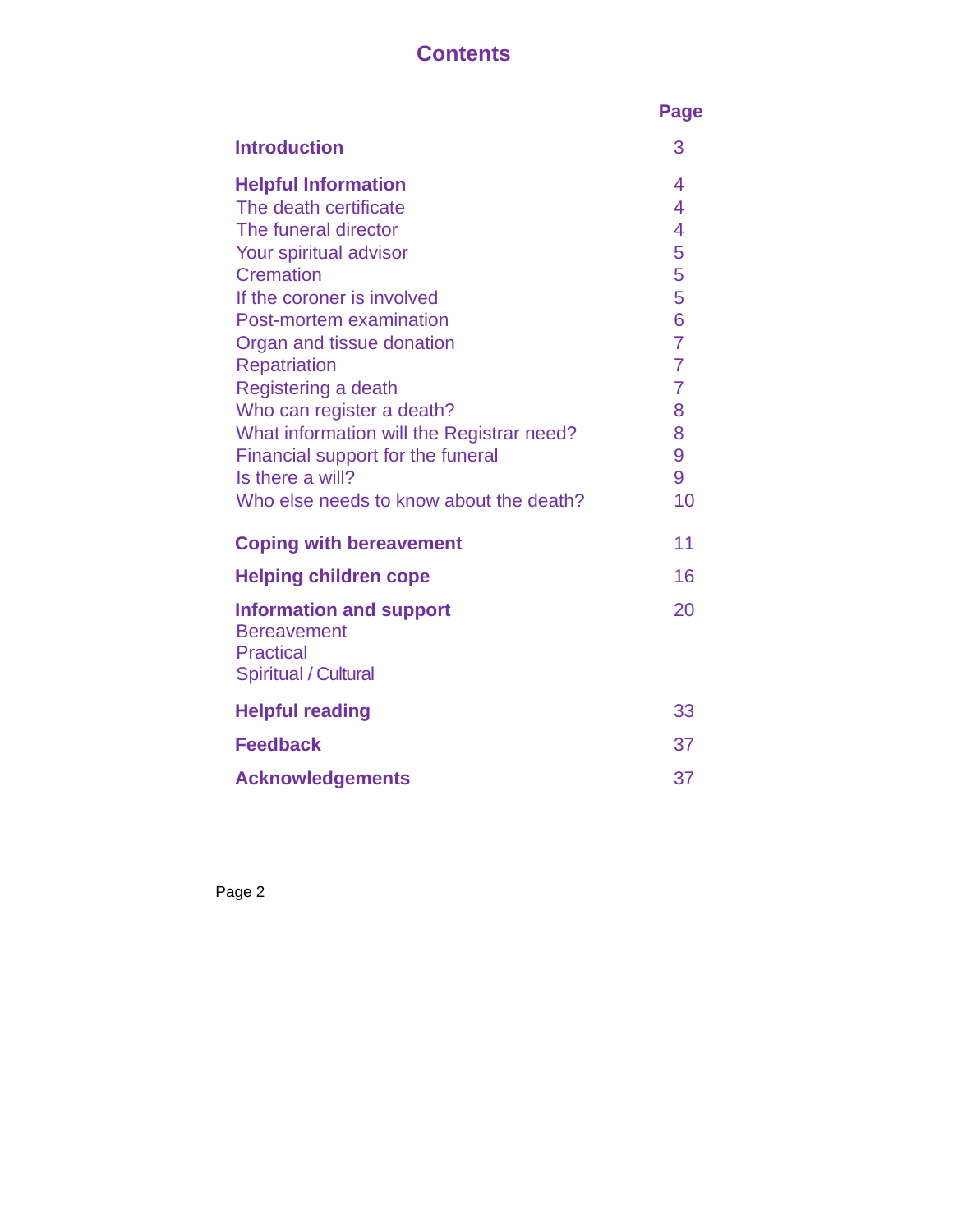# **Introduction**

We acknowledge the distress and pain felt after the death of a loved one, and would like to offer our sincere sympathy to you and to all your family and friends who are affected by this sad loss.

We hope this booklet will help you in the days ahead. It covers some of the feelings you may have along with a section on helping children cope with the death of someone they love.

# **Taking time**

Death can happen at any time of life. Sometimes it is expected, because of illness and ageing. Sometimes it happens suddenly, such as an accident, heart attack, suicide, or the death of a baby or child. Whether it is expected or sudden, the initial shock can be overwhelming. There are often unanswered questions, the main one being "Why?"

It is important to take some time to gather your thoughts, to cry, or to talk. It can be helpful to have the support of family and friends. Your minister, priest or spiritual advisor can also give support at this difficult time.

Please do not be afraid to ask for help. There are contact details of some useful organisations at the end of this booklet. The organisations listed will be glad to help and support you for as long as you need them.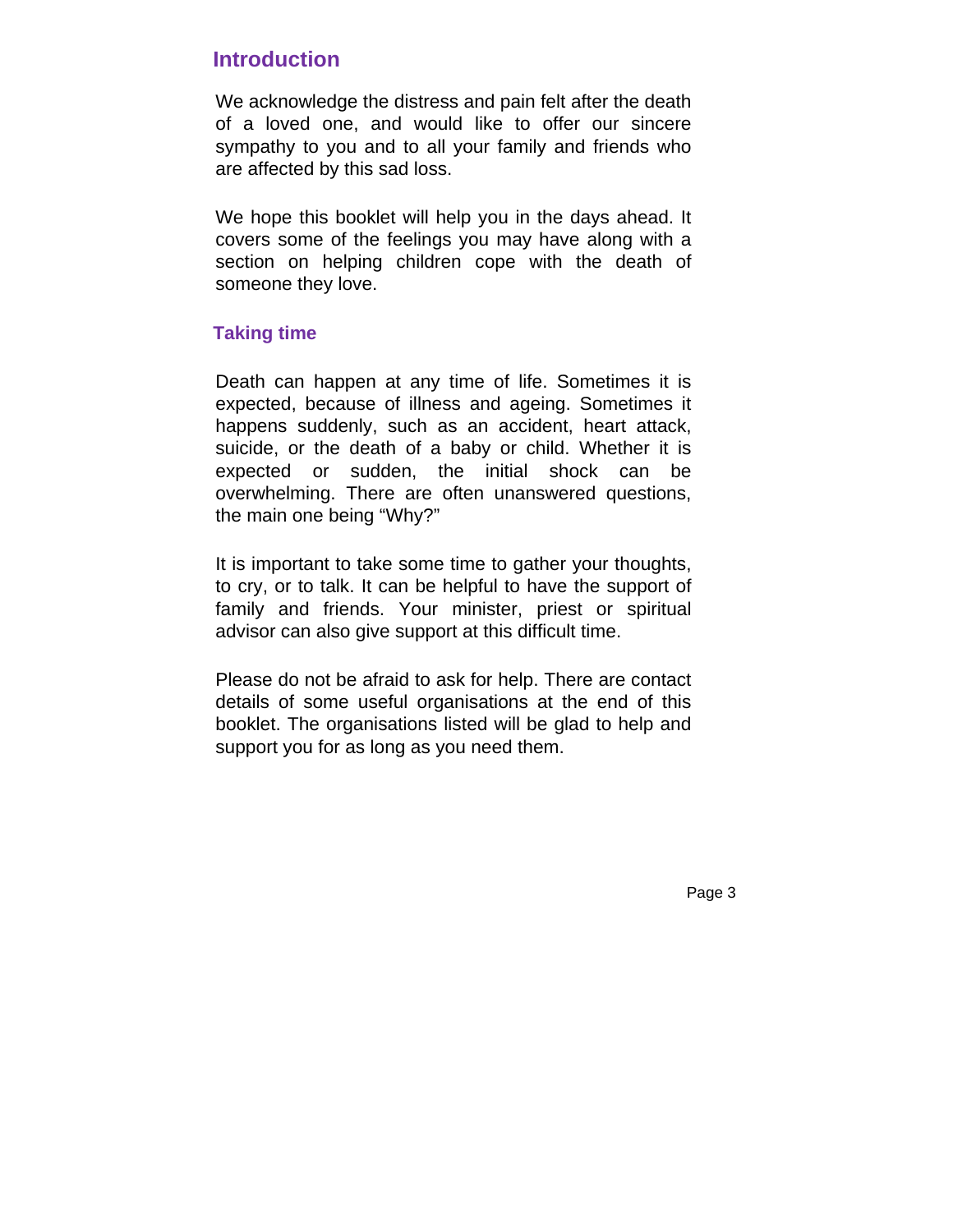# **Helpful Information**

We hope this section will give you useful information. Talk to us if there is anything you are not sure about and we will be glad to help.

# **The death certificate**

The doctor who cared for your loved one before they died will issue a certificate showing the cause of death, unless the coroner is involved (see page 5). Please keep this medical certificate of cause of death safe. You will need it to register the death (see page 7) and perhaps for other things, such as insurance. It's a good idea to ask the registrar for extra copies when you register the death.

# **The funeral director**

You will need to contact a funeral director. The funeral director will need to see the death certificate. If the coroner is involved, tell the funeral director as you must have consent from the coroner before you can start making funeral arrangements (see page 6).

If your loved one died in hospital, the funeral director will contact the mortuary staff and will tell you when the body can be released from the hospital.

The funeral director can make all the arrangements for you, including placing the notice of death in newspapers and organising flowers. If you need to buy a grave, the funeral director will explain this process.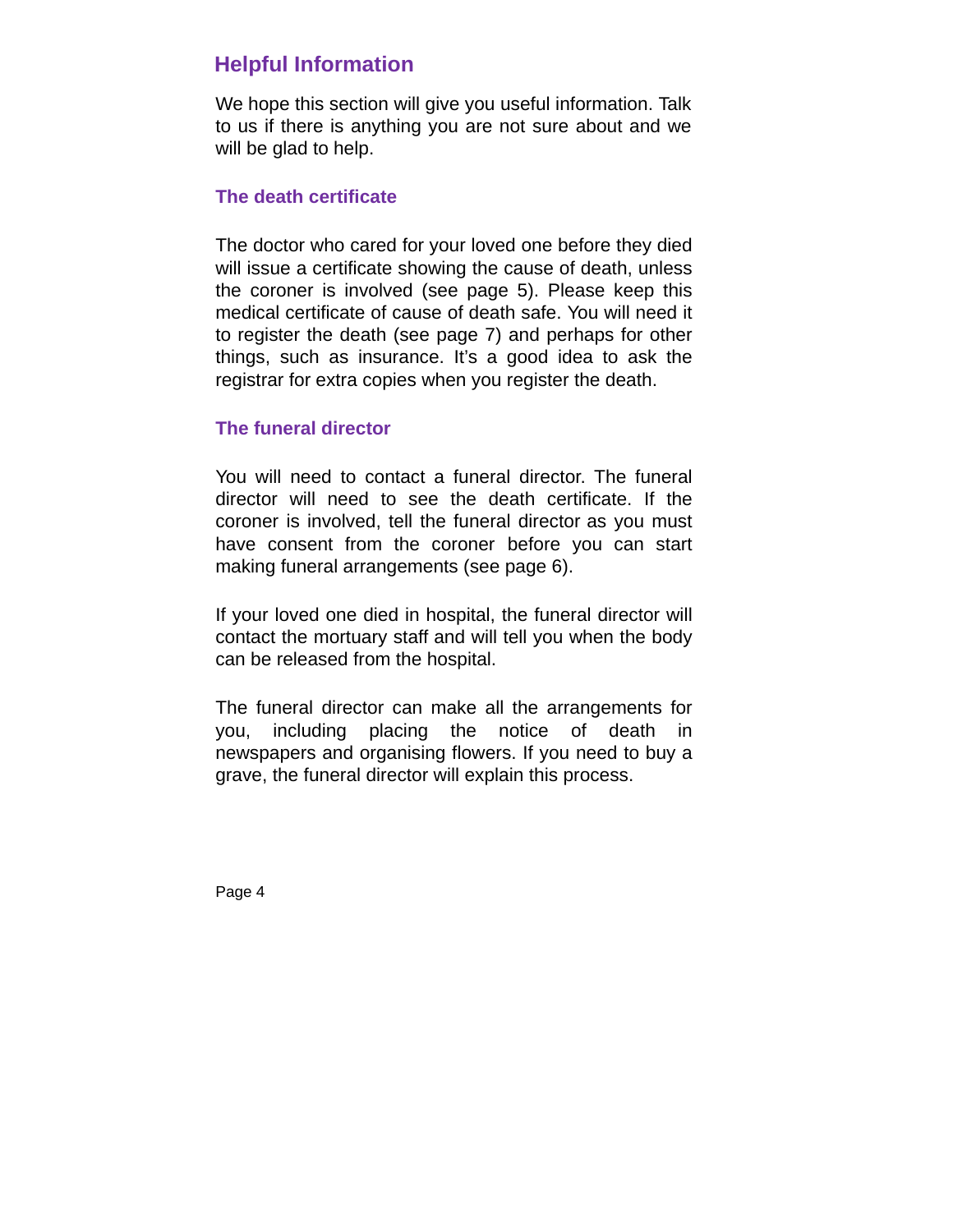The cost of a grave will vary from one council area to another. The council may also charge a burial fee, even if there is already a family grave.

# **Your spiritual advisor**

Contact your minister, priest or spiritual advisor to discuss what kind of funeral service you want. They will help you plan and prepare for it.

# **Cremation**

All cremations in Northern Ireland are carried out in Roselawn Crematorium, Belfast. If your loved one died in hospital, the ward doctor will tell you all you need to know about cremation. Otherwise the funeral director will do this. Cremations can take place only after two doctors have confirmed the cause of death.

# **If the coroner is involved**

The coroner investigates sudden or unexplained deaths. A doctor or the police will notify the coroner if a death seems to be:

- Unexpected or unexplained
- A result of violence
- An accident
- A result of negligence, or
- Due to industrial disease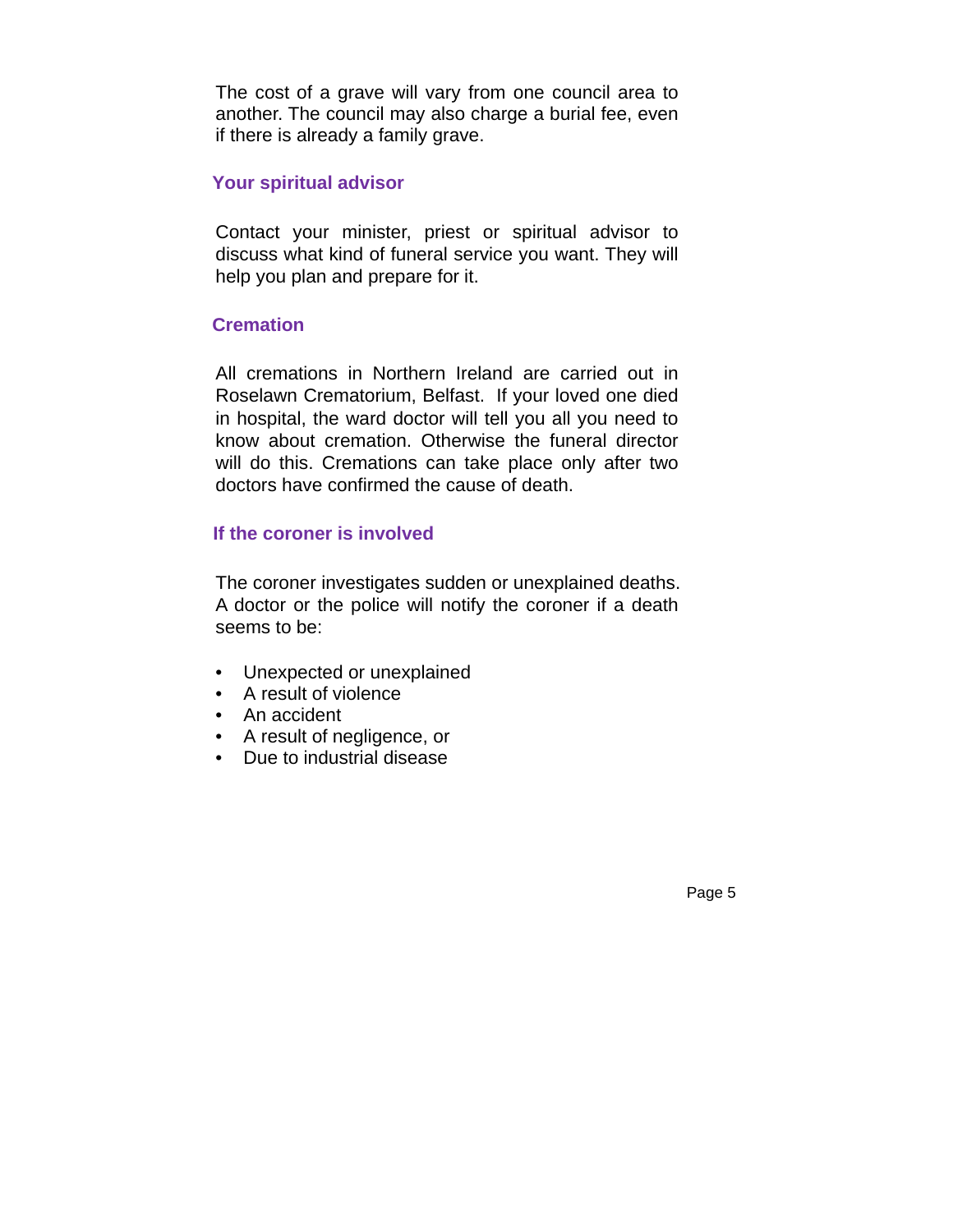The coroner will investigate if the cause of death is unknown or if the death does not seem to have been caused by natural illness or disease. The coroner will also be called if a doctor did not see or treat the person for the apparent cause of death in the 28 days beforehand.

If the death is referred to the coroner, you cannot finalise funeral arrangements until the coroner has authorized the release of the body for burial or cremation. The death certificate will not be available until the coroner's investigation is complete. However, the coroner can give consent for the funeral without a death certificate, based on the initial findings of the post-mortem examination.

In some circumstances the coroner may order an inquest. An inquest is an inquiry to understand the facts about a death. It does not consider why the person died or if anyone is to blame. If an inquest is ordered, the death certificate will be issued only after the inquest.

If there is going to be an inquest or a coroner's postmortem examination, the coroner will appoint a coroner's liaison officer who will help and support you through the process.

### **Post-mortem examination**

A post-mortem is an examination of a body after death to help find out the exact cause of death. There are two types of post-mortem examination: a coroner's postmortem, which the family cannot refuse and a hospital consented post-mortem examination, for which you will be asked to give consent. Staff will explain the process to you and give you written information about this.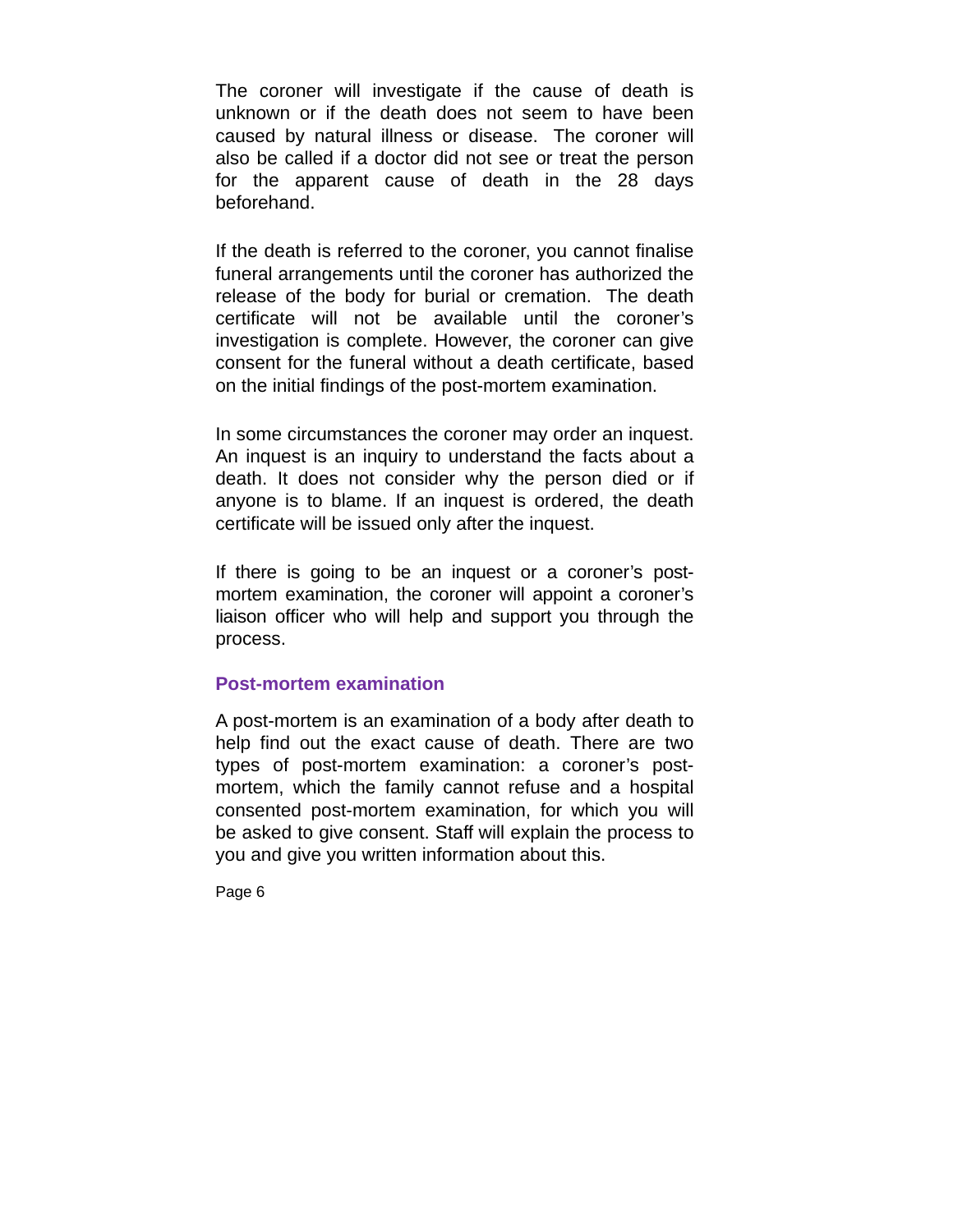### **Organ and tissue donation**

Some people choose to join the donor register or carry an organ donor card. In the absence of this, next of kin can consent to organ / tissue donation when someone dies. If you know your loved one wished to donate their organs or tissue or if this is something you wish to consider on their behalf, please inform ward staff.

The consent of the next of kin is always required for organ / tissue donation. In some hospital wards for example, the Intensive Care Unit, you may be specifically approached about organ or tissue donation. Sometimes however, a medical condition or cause and place of death will mean a person cannot be a donor.

### **Repatriation**

If you need to have your loved one's body or cremated remains repatriated to another country, permission needs to be obtained from the coroner for NI. Your funeral director will guide you through these arrangements and mortuary staff will also be a source of information and support.

# **Registering a death**

The death must be registered at an office of the Registrar of Births, Deaths and Marriages within five working days. There are contact details for Registrars' offices at the end of this booklet.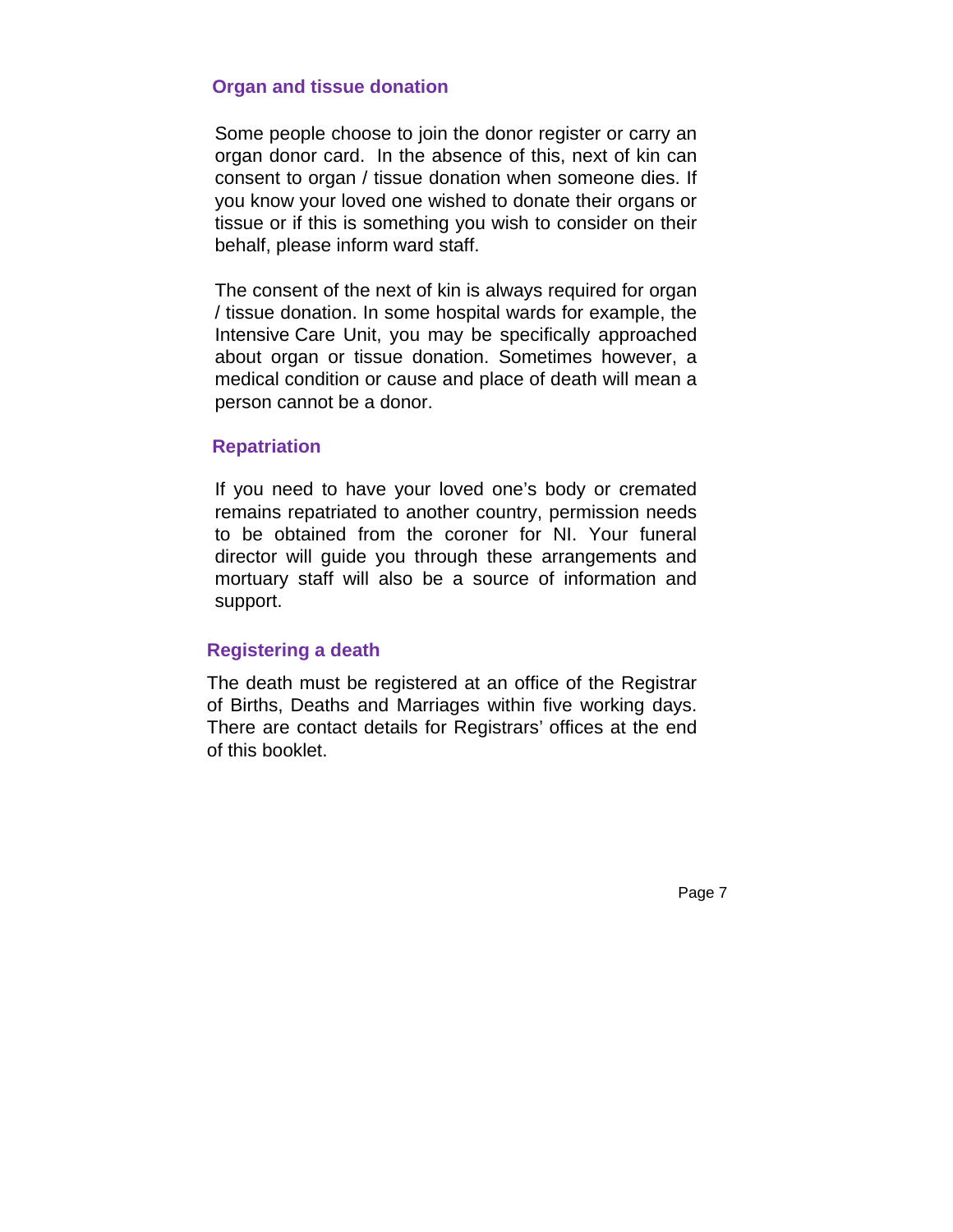# **Who can register a death?**

Any relative of the deceased person who has all the necessary information - see below. This can be a relative by marriage, such as the deceased's wife.

The death can also be registered by:

- A person present at the death.
- A person taking care of the funeral arrangements.
- The executor or administrator of the deceased's estate.

# **What information will the Registrar need?**

- Full name and surname of the deceased.
- Their usual address.
- Date and place of death.
- Marital status single, married, widowed, or divorced.
- Date and place of birth.
- Occupation of the deceased (if the deceased was a wife or widow, the full names and occupation of her husband (or deceased husband) will be required.
- If the deceased was a child, the full name and occupation of the father will be required. If the parents are not married, give the full name and occupation of the mother.
- Maiden surname (if the deceased was a woman who had married).
- The medical certificate of cause of death.
- The name and address of the deceased's GP.
- Details of any pension that the deceased may have held, apart from the state pension.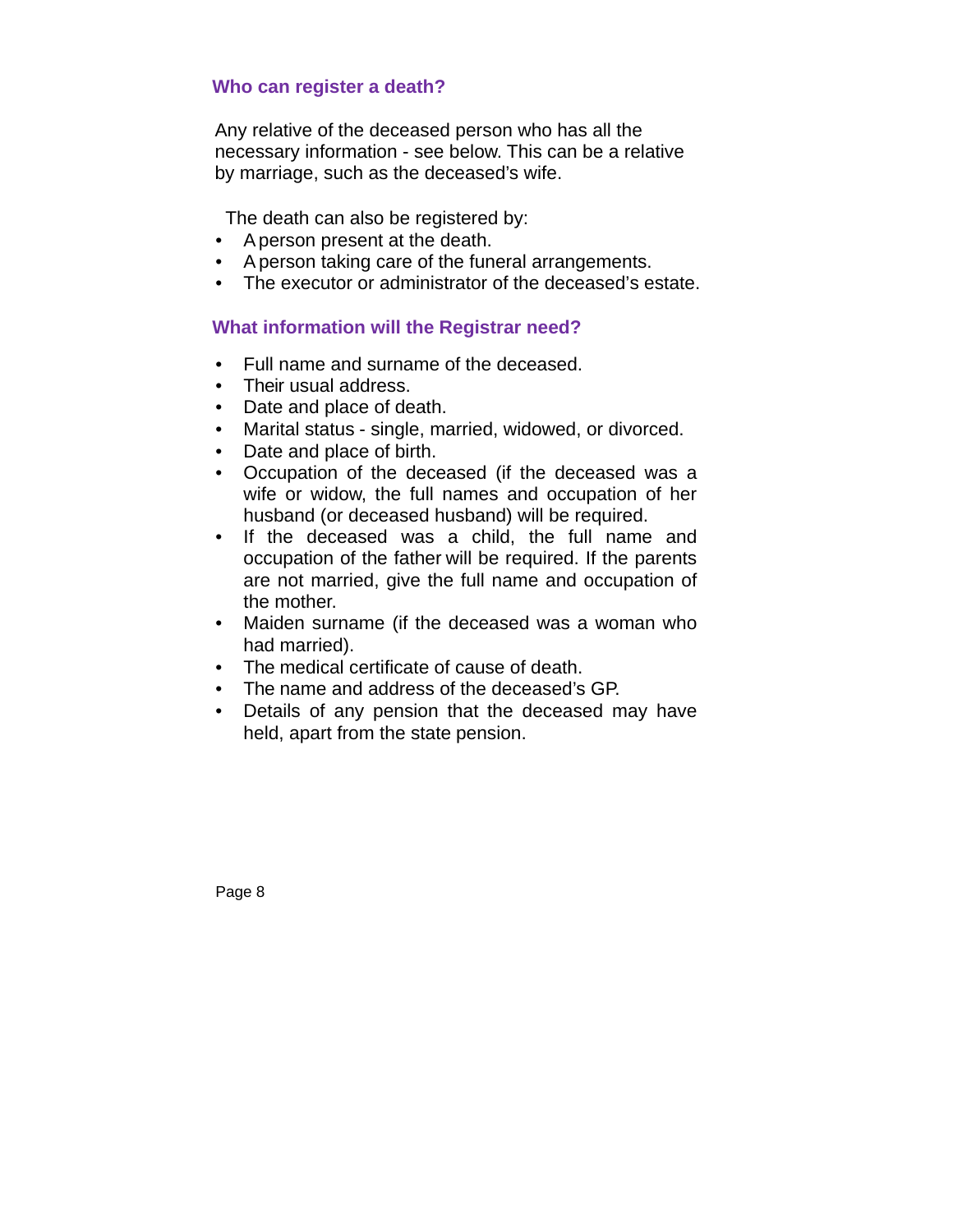# **Financial support for the funeral**

If you are on a low income and need to pay for a funeral, you may be able to get a Funeral Payment. Depending on the benefits you are getting, your relationship with the person who has died and any other money that may be available to help with the cost of the funeral (other than your personal savings)

Contact the Social Security Agency Bereavement Service to check if you may be eligible. (Free phone number in contacts section)

### **Is there a will?**

It might seem strange to be thinking about a will just after your loved one has died, but if they made a will, it may include special requests for the funeral. If there is no copy of the will at home, find out if the deceased's solicitor has it and, if so, whether it says anything about funeral arrangements. If there is no will, you may need to contact the Citizens Advice Bureau later to find out what you should do about any money or property your loved one owned.

It is hard enough coping with the loss of a loved one without having to sort out all the financial and legal things that usually need to be done. You may want to ask a solicitor to help you, especially if there are complex legal or financial arrangements to be made. The Citizens Advice Bureau can also give you advice and support. If things are simpler but you do not feel like dealing with them yourself, perhaps your family or a close friend could help.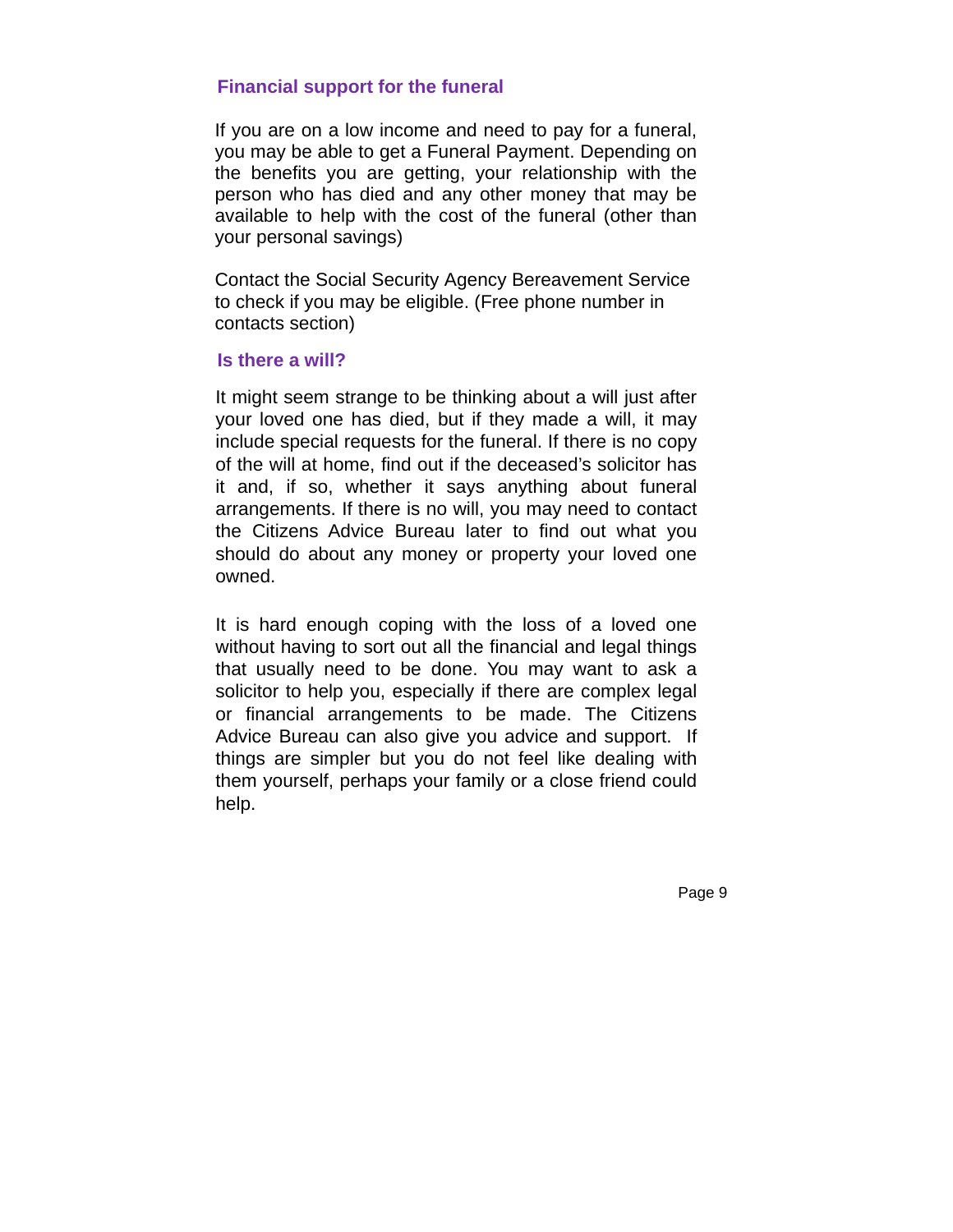# **Who else needs to know about the death?**

As well as registering the death with the Registrar, you will need to tell some or all of the following:

- Local social security office to cancel things such as pensions, disability living allowances and a mobility car if the deceased person had one.
- The local HM Revenue and Customs office.
- The deceased's employer or trade union (or both).
- Local social services to cancel any home-help arrangements, such as meals on wheels or daycentre transport.
- The deceased's car-insurance company. Anyone driving a car insured in the deceased's name is legally insured only if they are included on the insurance policy.
- Any hospital the deceased had been attending to cancel appointments or treatment.
- The district nurse to return equipment, such as a special bed, mattress, commode or syringe driver.
- Electricity and phone supplier, newsagent, post office and any other organisations that gave a service to the deceased.
- The local housing department or landlord if the deceased lived in rented accommodation.
- Banks, building societies or credit unions where the deceased had accounts.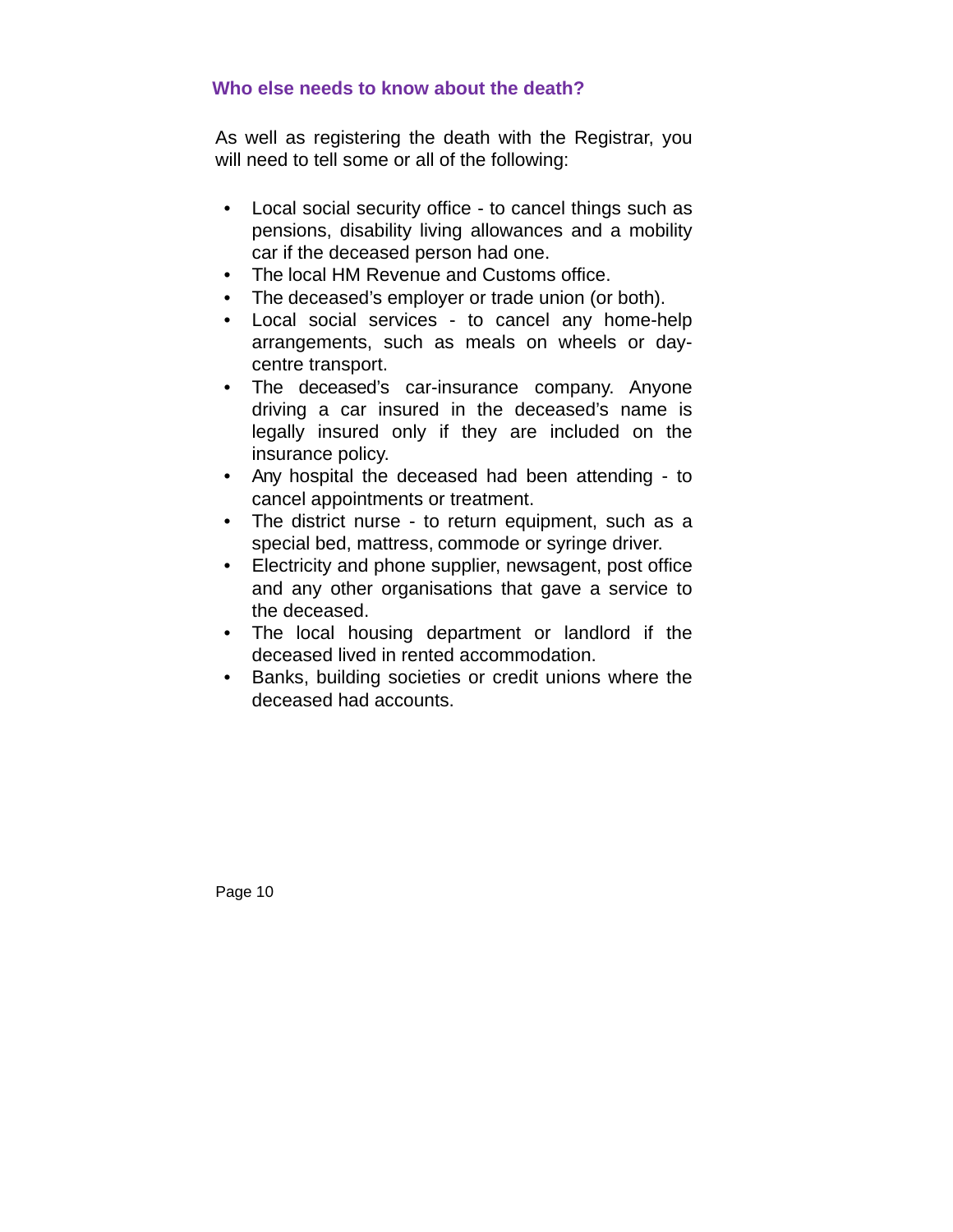# **Coping with bereavement**

### **Understanding your feelings**

We all react to death in different ways, even people in the same family. There is no 'right' or 'wrong' way to grieve. There are so many different emotions, some of which are described below. You might feel some or all of these. They can last for different lengths of time and some may be more intense than others.

### **Shock and numbness**

The death of someone close is always a shock, even if it is expected. You will want to understand why it happened and sometimes there are no clear answers. Everything may seem unreal or remote. You may be in a daze or feel so numb that you go on as if nothing has happened. This is nature's way of protecting you from the shock.

As the numbness wears off, you may begin to realize more sharply what has happened. You may feel depressed or anxious, and cry often. Do not be afraid to cry or to let people see you cry. The tears will help to relieve your pain and tension.

Your grief can have physical effects too. You may be unable to sleep and feel tired all the time. You may have aches and pains and be over-sensitive to noise.

You may even have panic attacks and perhaps feel you are going to breakdown. This is all part of grief.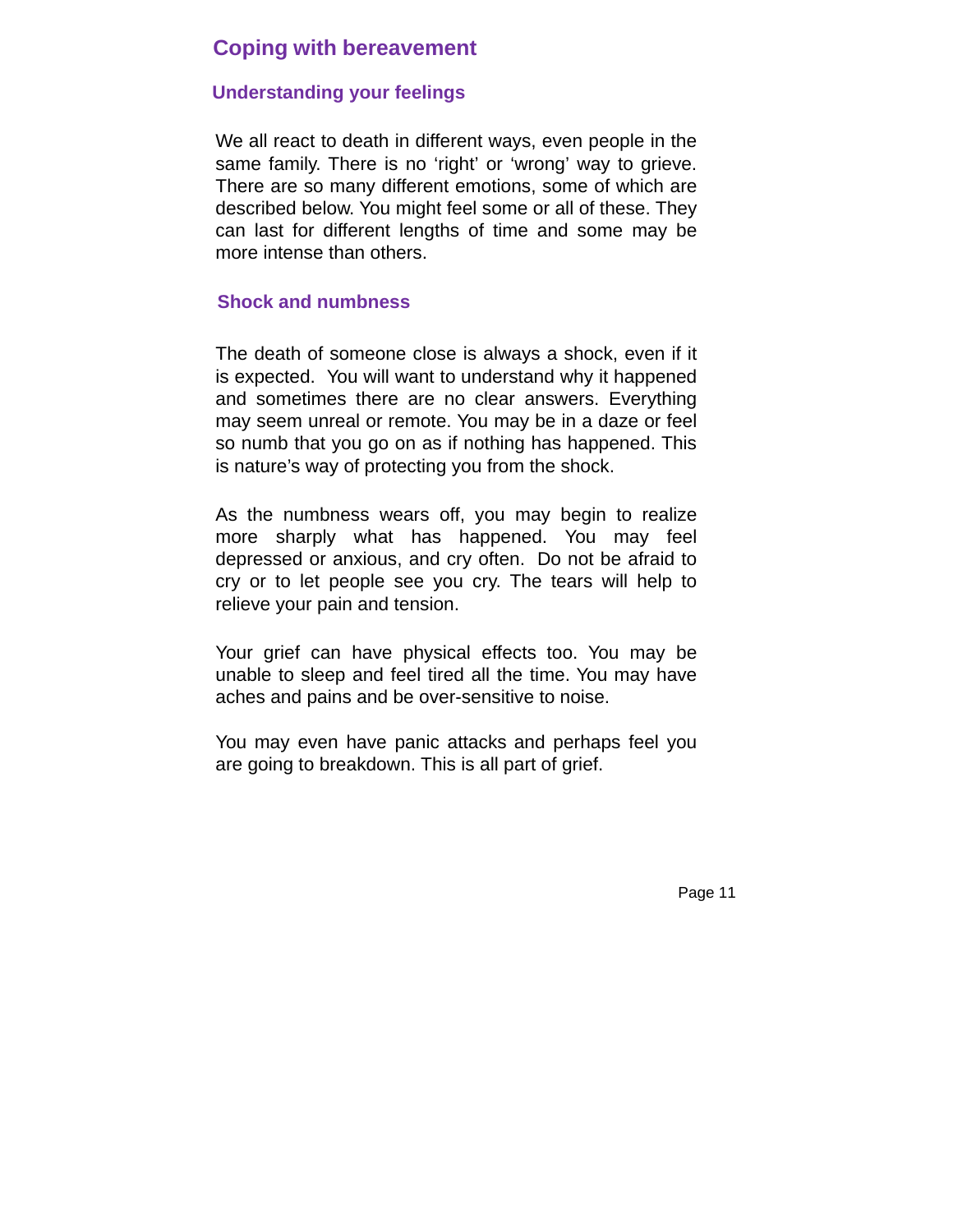# **Anger**

Feeling angry after the death of a loved one is common. You might be angry with the doctors and nurses, even with family members, or with whoever happens to be around. If you believe in God or another spiritual figure, your anger may be directed towards them. You might even be angry with the person who died. You may not understand these feelings but they are very natural given your sense of loss.

# **Guilt**

Guilt is a common feeling after the death of a loved one. You may feel that you should have done more to prevent the death or should have spent more time with the person. All sorts of questions will go around in your head, most starting with 'If only'.

 'If only...I had called the doctor sooner...stayed the night instead of going home for a rest...been there more...' It feels as though 'if only' that thing had been done, perhaps your loved one would not have died. Memories may come flooding back of arguments you had, things you said and did or did not do, opportunities for kindness missed. You might want to say 'sorry', and feel that the chance to do so is lost forever. But it is not. Bereavement support can give you the chance to say 'I'm sorry' or to remember the good times and accept that these feelings of guilt are a very normal part of your loss and grief.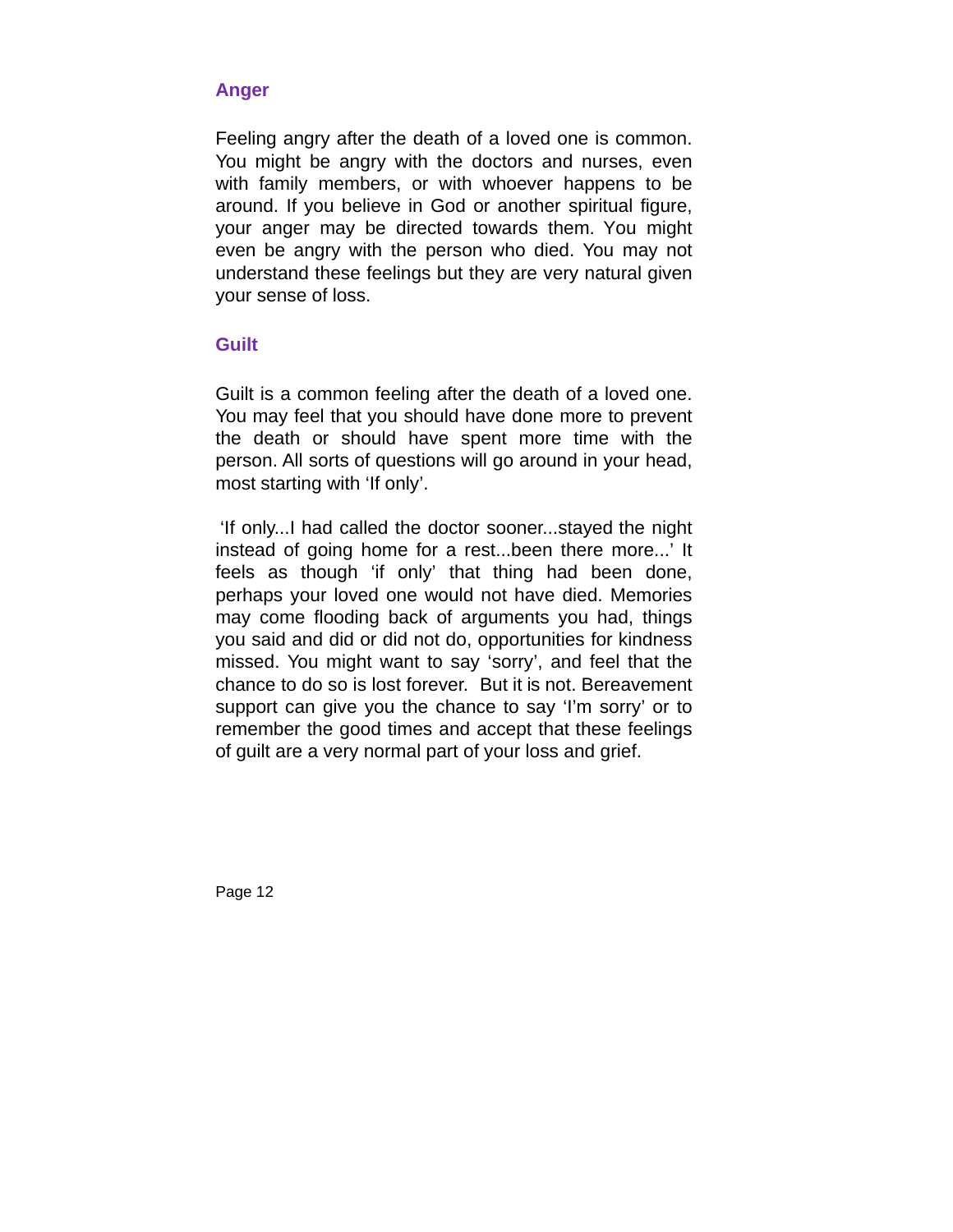# **Acceptance**

Although it will not seem like it now, gradually you will learn to accept what has happened. But it can take a long time. How long is sometimes impossible to say.

No two people grieve the loss of a loved one in the same way. The early intense feelings and emotions of grief can last a year or longer, depending on the circumstances of the death. And even when it seems to be easier to bear, you may find that something triggers those strong feelings of loss again.

Even after many years there may be difficult days birthdays, anniversaries, Christmas, family gatherings, or even going somewhere that meant a lot to you and your loved one. The process of acceptance is not about moving on as if nothing has happened. It is about accepting that life has changed and it will not be the same again. If you have a religious faith, it can help to know that your loved one is with you in a different way. But it will all take time.

Try to remember the following:

- Do not hide your feelings. Try to bring out into the open whatever you are feeling. Feel free to question the 'why' of death.
- If possible, try not to make any major life changes while you are still grieving, such as moving house or changing jobs. Sometimes when people are grieving they think that a change like this will make them feel better; it does not always. Give yourself plenty of time to think and discuss plans with family and friends.
- Look after yourself. Try to eat well and get plenty of rest. Take time to laugh and cry.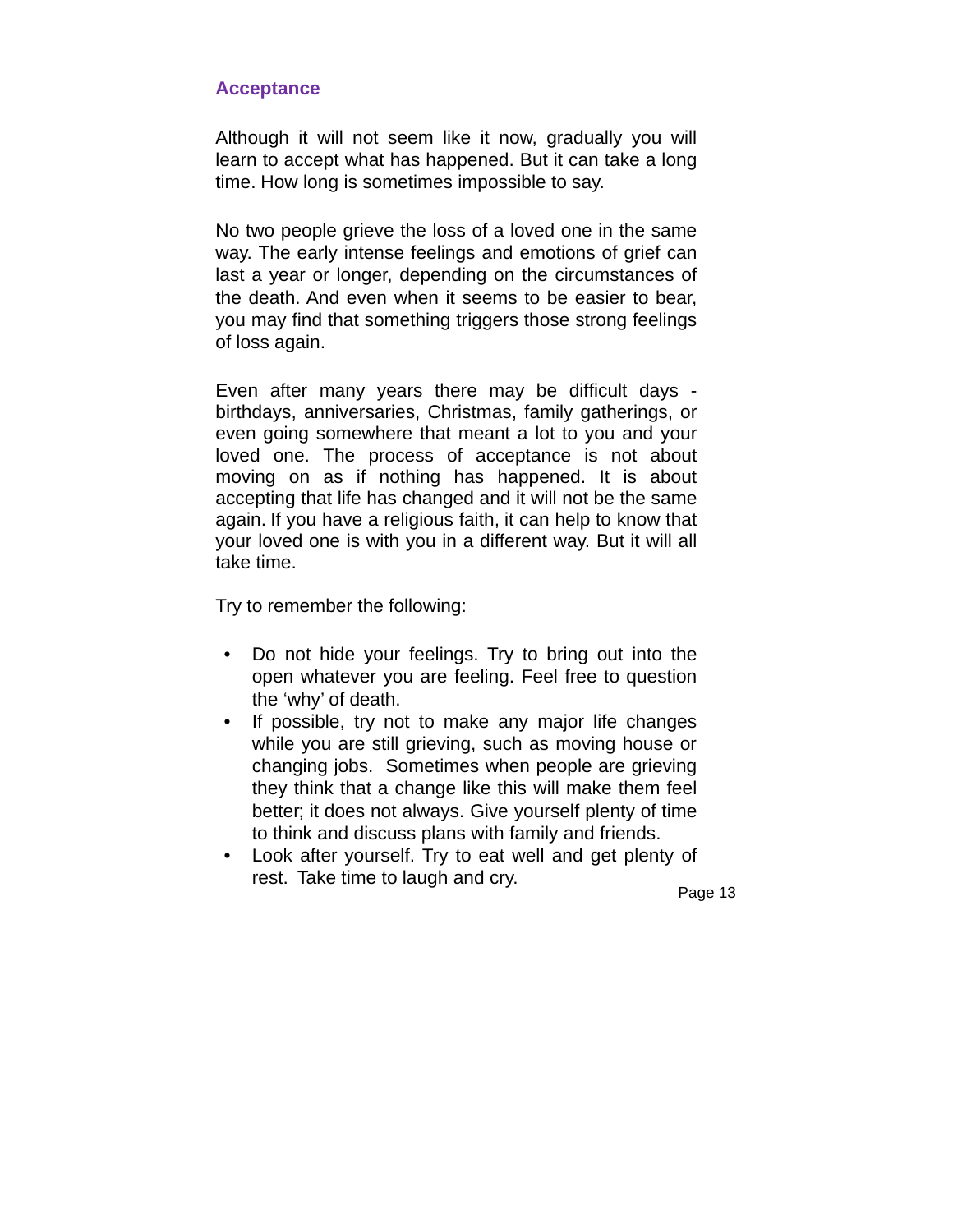- Take time to grieve. There is no 'right' amount of time. Do not compare yourself to others. This is 'Your' grief.
- Express your feelings as much as possible and be patient with yourself. Talk through what has happened with someone you trust - a family member or friend.
- When you feel ready, try to make longer-term plans maybe plan a break away - so that you have something to look forward to.
- Alcohol, drugs or smoking will only numb the pain for a while. They will not take away your grief, and could lead to other problems for you and your family.
- Contact your GP if you feel unwell. Ask your GP to refer you to other services who can support you.
- Remember to keep in touch with friends and family.

 Many people feel awkward and embarrassed about talking to someone who has been bereaved. They worry that they will only upset the person, especially if they mention the death. So it may be left to you to make the first move, even though this may be difficult for you.

 Once people see that it is all right to talk to you about the death and that this helps you, it will be easier for everyone. But if you find that it is too hard for you to cope with your grief, ask your GP about bereavement counseling or use the contacts at the back of this booklet.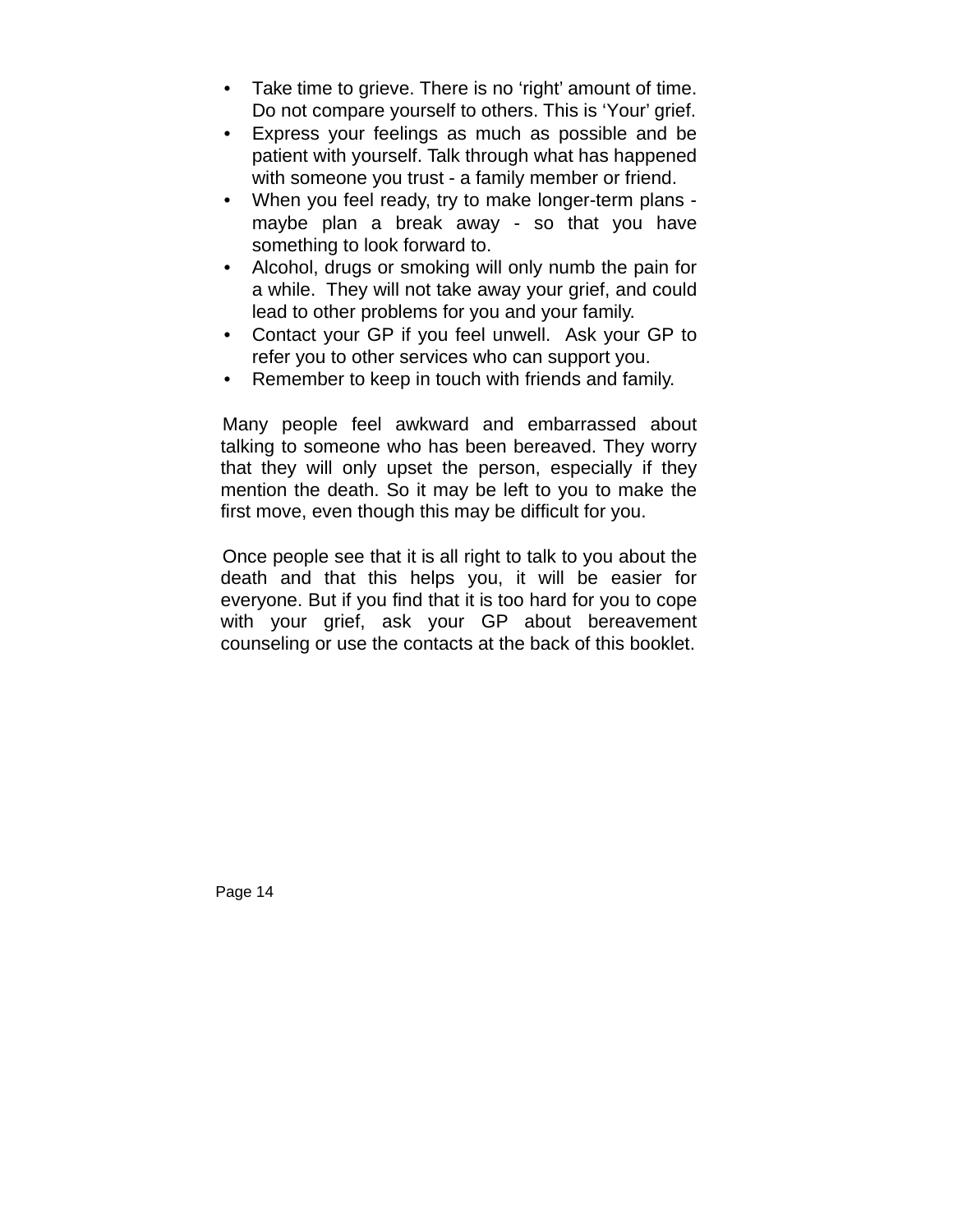### **Contact us**

Sometimes, when you think back after a death, everything can seem muddled and hazy. This is very natural given the shock at the time. If you would like to understand things better, when you feel ready, you can speak with your GP, district nurse, care-home manager or other professional involved in the care of your loved one. If your relative died in hospital, you can contact the hospital and arrange to come to the ward or department and talk to the doctor or nursing staff. If coming into the ward would be too painful for you, a meeting in another department in the hospital can be arranged, if that would help.

Again, please accept our sympathy on the death of your loved one.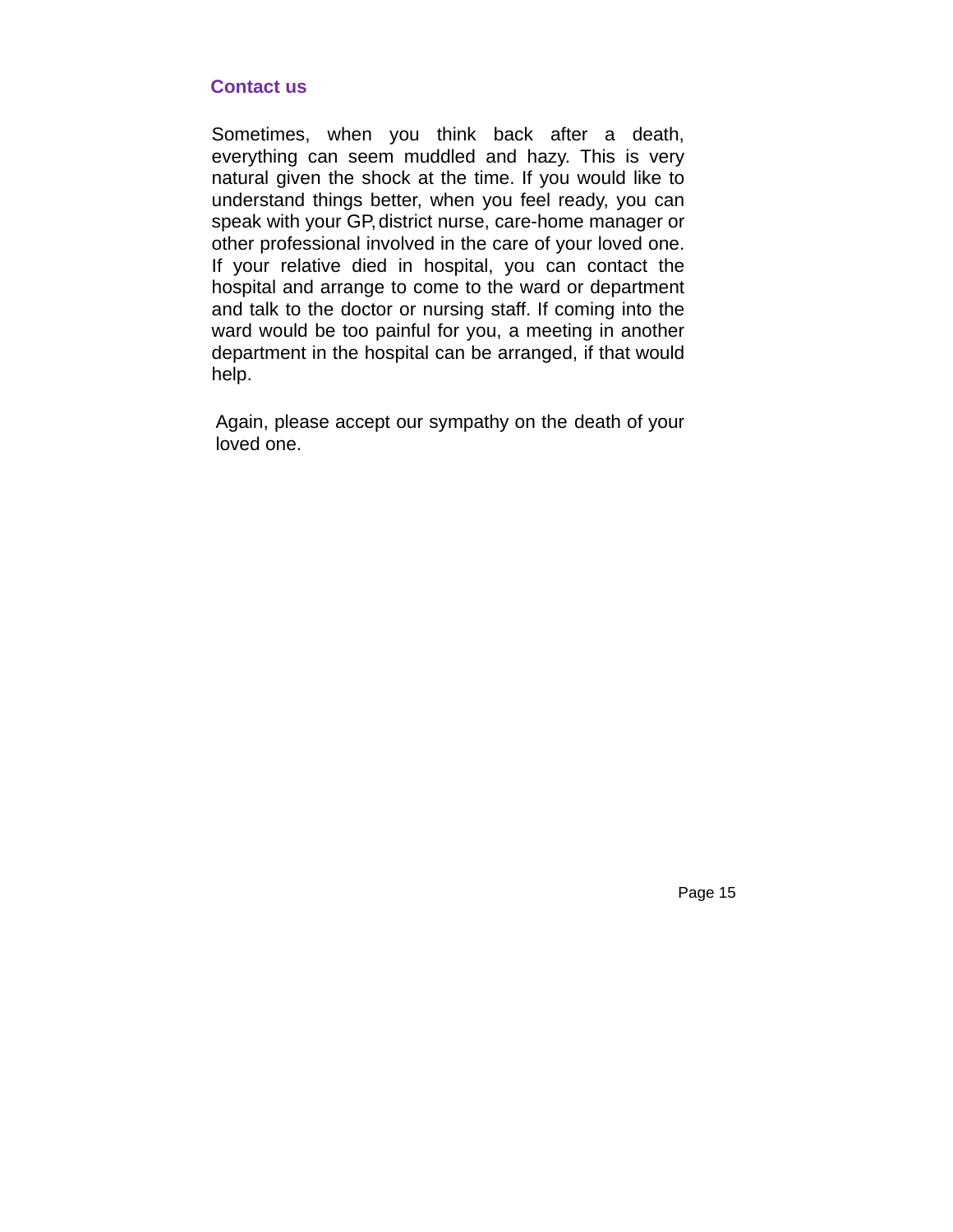# **Helping children cope**

We hope this section will assist you to help a child, or children, to cope with the death of someone they love.

# **Should I say anything?**

When someone close to a child dies, it is important to talk to the child about the death as soon as possible. Your instinct may be to say very little to protect them from the pain. This is a natural reaction. But children need to know what has happened and need to be able to share their feelings. If they cannot, or they do not understand what has happened, they may feel confused and angry at being excluded and find it more difficult to deal with their feelings about their loss in the future.

Like adults, children find it hard to accept that someone close to them has died. They too need to grieve in their own way. Let them cry or be angry. Spend time with them. Be honest about your own feelings, and encourage them to ask questions or talk about the person who has died. Being close to people they love and having someone to talk to are important for children at this time.

# **What should I say?**

Use simple, everyday words that you know your child will understand. Say 'died', not that 'granny has gone away' or 'Uncle John has fallen asleep'.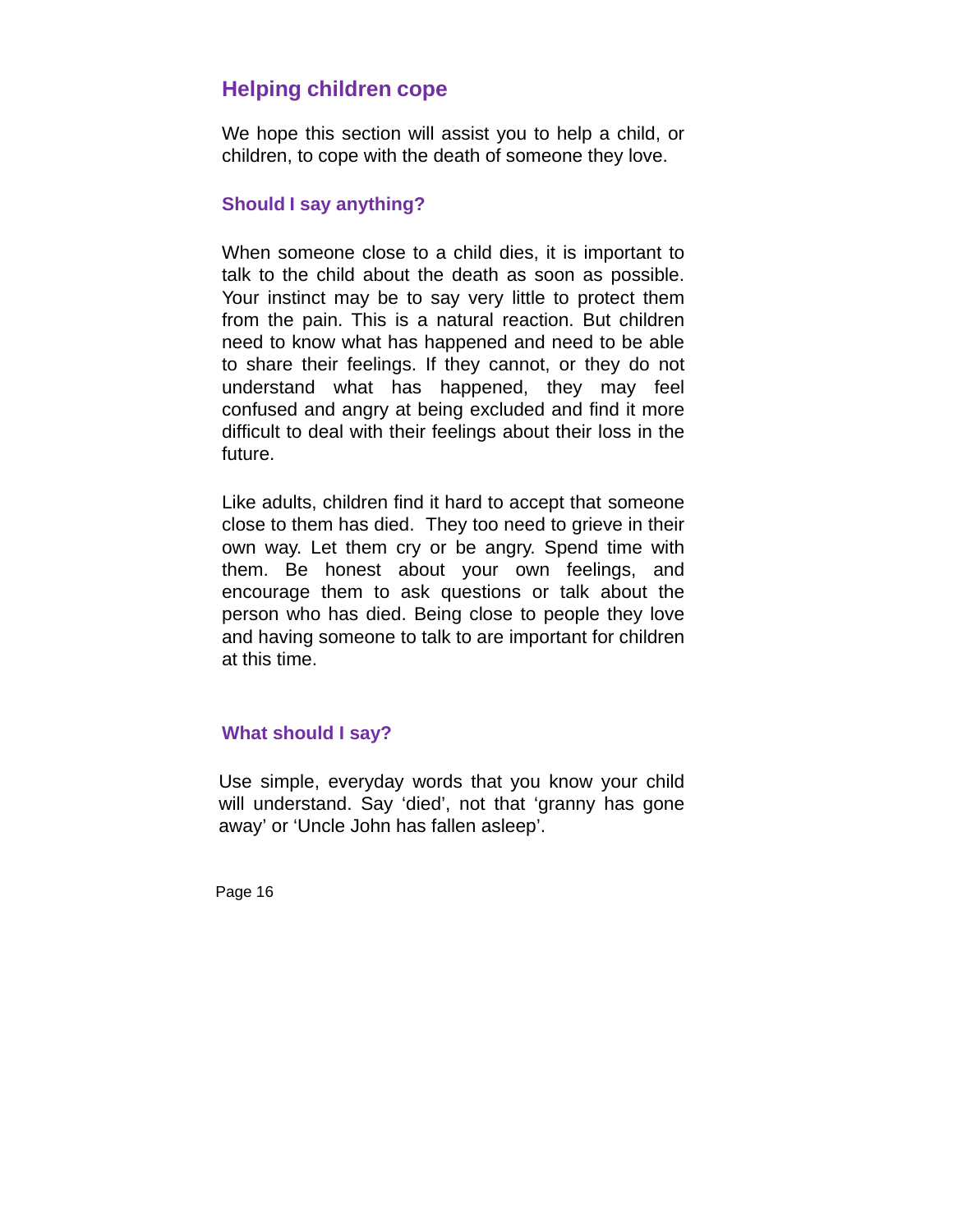This can be misleading and confusing for children. They may question why granny has not returned and think that perhaps it was their fault that she went away. Or they may be afraid to fall asleep in case, like Uncle John, they do not wake up again.

Let them ask questions when and where they want to. Listen to what they want to know, and answer as honestly and simply as you can - even when your answer is 'I don't know'. Some children may prefer to draw pictures rather than try out unfamiliar words.

Children are often more capable than we think of understanding an honest explanation of death. You might want to say something such as 'When we die our bodies stop working and cannot be mended. We do not feel hurt, cold or pain anymore.' Encourage the child to go on remembering the person who died as the special person they used to be.

Explaining death honestly helps the child to ask other questions, maybe why their loved one died. Each parent knows their own child best and will find the right words to help their child. Reading storybooks on the subject sometimes helps. Books suitable for children are included at the end of this booklet. Above all, give your child plenty of time, love and reassurance.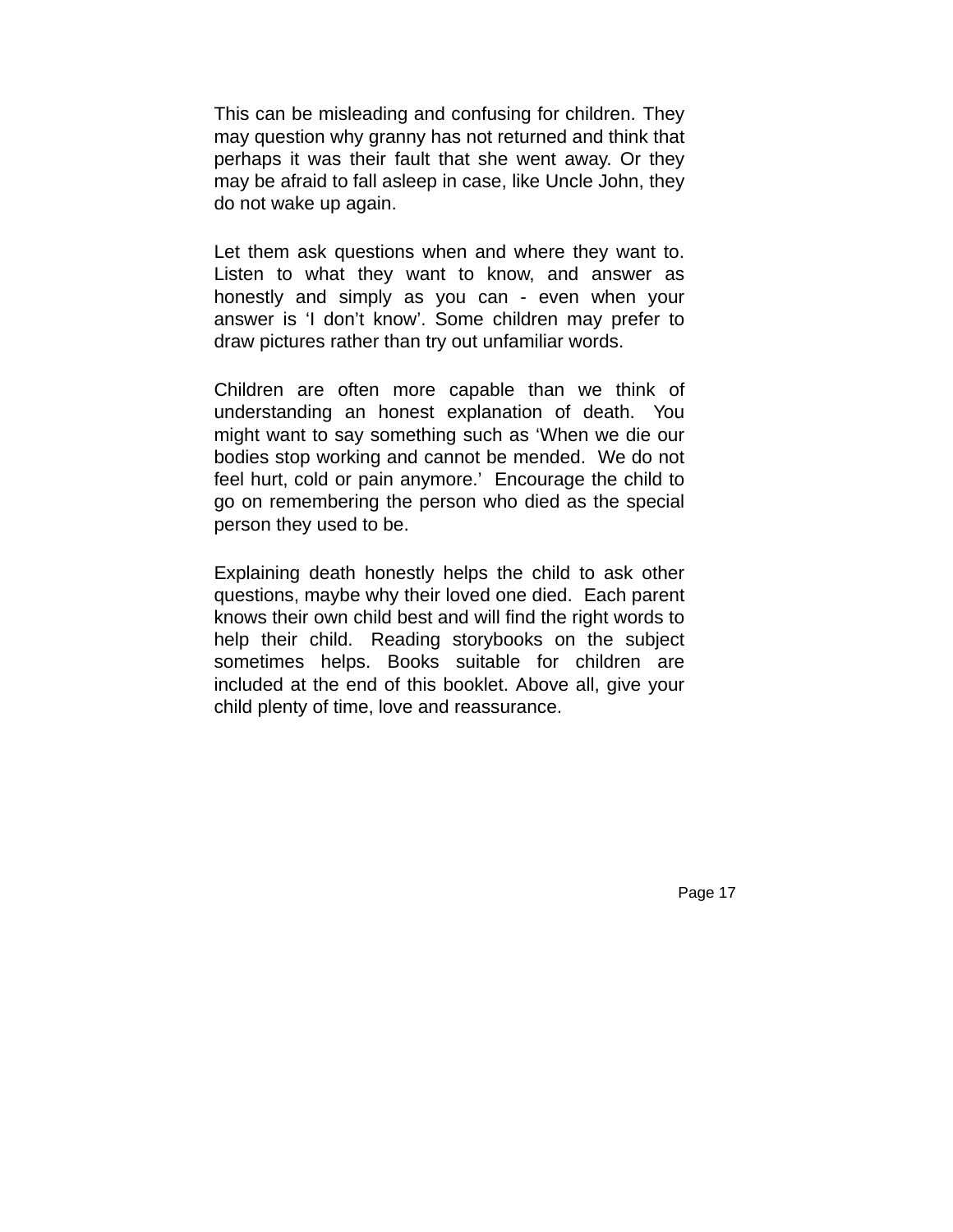### **What about the funeral?**

Do not be afraid to involve children in the funeral arrangements. They need to feel included. Allow them to see their loved one and to attend the funeral if they want. Make sure they understand what will happen at the wake or at the graveside so that they are not confused or frightened.

# **Coping afterwards with grief**

Children need to remember the person who has died, so do not be too quick to tidy away a loved one's belongings. Taking time to sort through these things together is painful but is another way of saying goodbye. Sharing stories about the person or looking at photos together can also help keep children's memories alive and warm, and can help both of you cope a little easier with your grief. Giving a child a keepsake of the person, such as a watch or a ring or a special photograph, can be another way of celebrating their relationship.

# **Should I get help?**

Most children will recover from grief if they can express it openly. But sometimes a child's grief may be so extreme that professional support is needed. It is reasonable for a child not to accept for a few weeks or months that a loved one is not coming back, but if this continues, it may be a sign that they need support.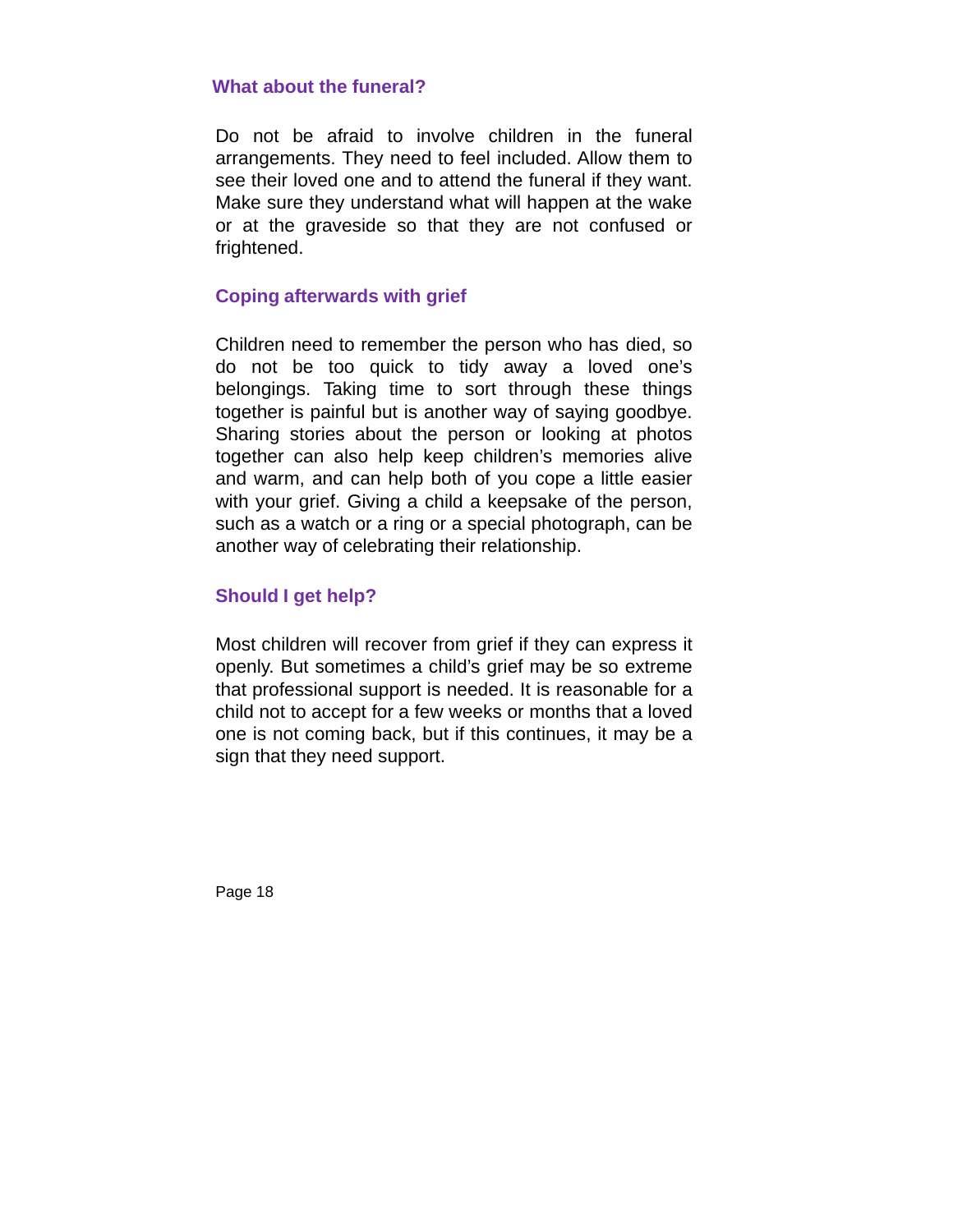If a child has regular headaches, sleeplessness, long periods of restless activity, or continual feelings of anger or guilt, this may also suggest that something is wrong and professional help may be appropriate.

Helping children through this difficult time may also help you. But it is important that you make time for yourself. Make sure you talk with friends and family or, if you prefer to talk with someone you do not know, contact one of the bereavement organisations listed at the end of this booklet.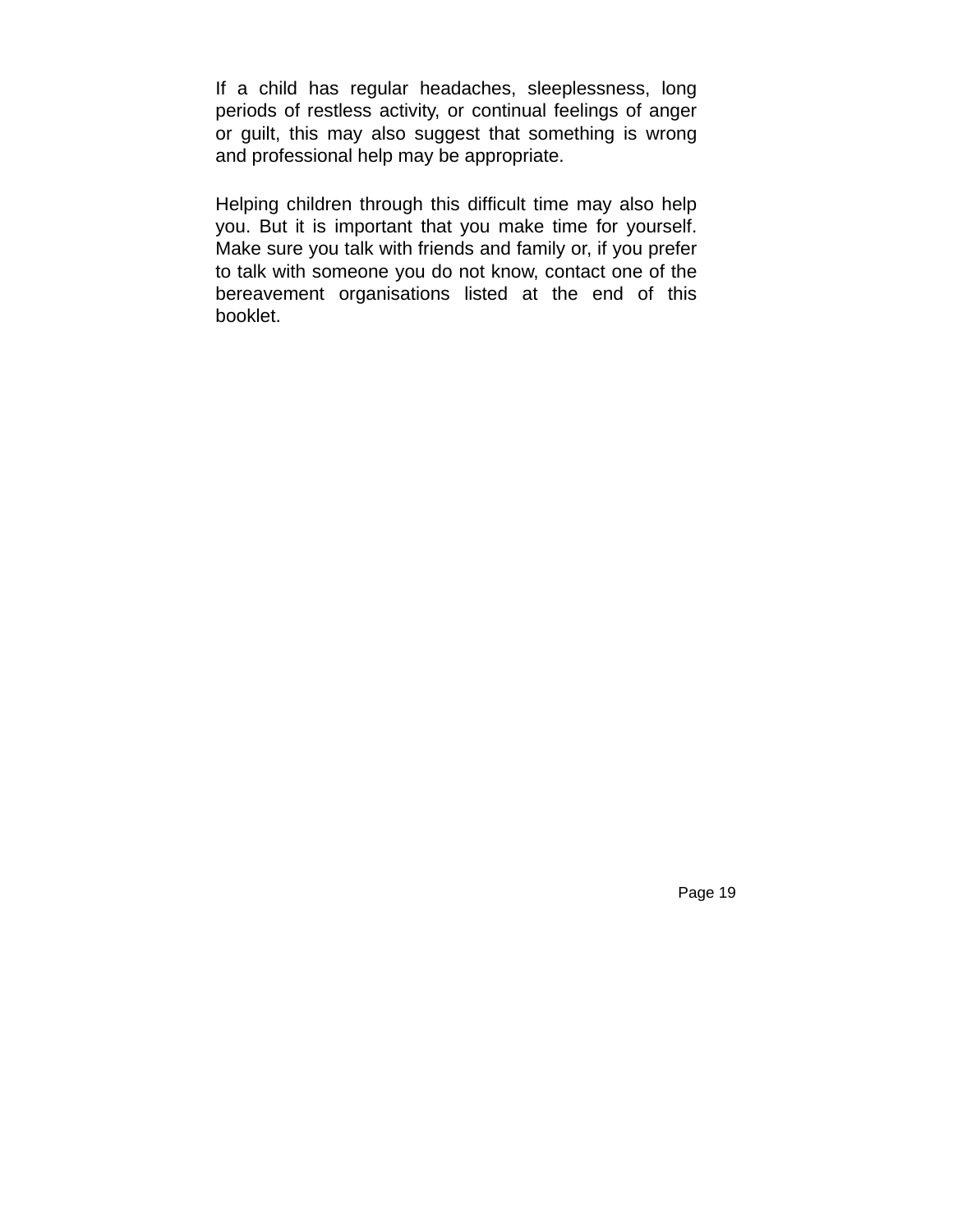# **Information and Support**

Sometimes it is easier to talk to someone you do not know about how you are feeling or what you want to do. This section lists some organisations that can give you practical advice, support and counselling, whether you need it now or in the future. Keep it handy so that it is there when you need it.

# **Bereavement support and counselling services**

### **Aisling Centre**

Counselling service for adults. Donation requested for appointments. 37 Darling Street, Enniskillen, Co.Fermanagh, BT94 7DP Tel: 028 6632 5811 www.fermanagh.info/aislingcentre

### **Aware Defeat Depression**

Support groups available across Northern Ireland. Helpline 084 5120 2961 www.aware-ni.org.uk Ì

#### **Barnardos**

Individual and group support for bereaved children and young people up to 18 years old. Advice line for adults concerned about a bereaved child.

23 Windsor Avenue, Lisburn Road, Belfast BT9 6EE Tel: 028 9066 8333 Advice line: 028 9064 5899 www.barnardos.org.uk/childbereavementservice.com

### **Bereaved by Suicide**

### **North West Bereaved by Suicide Support Group**

Meets first and third Monday of every month at 19.30 Foyle Search and Rescue Base, Prehen, Derry / Londonderry Barry McGale, Suicide Liaison Officer Western Trust Tel: 028 7132 0138 or 079 4991 4100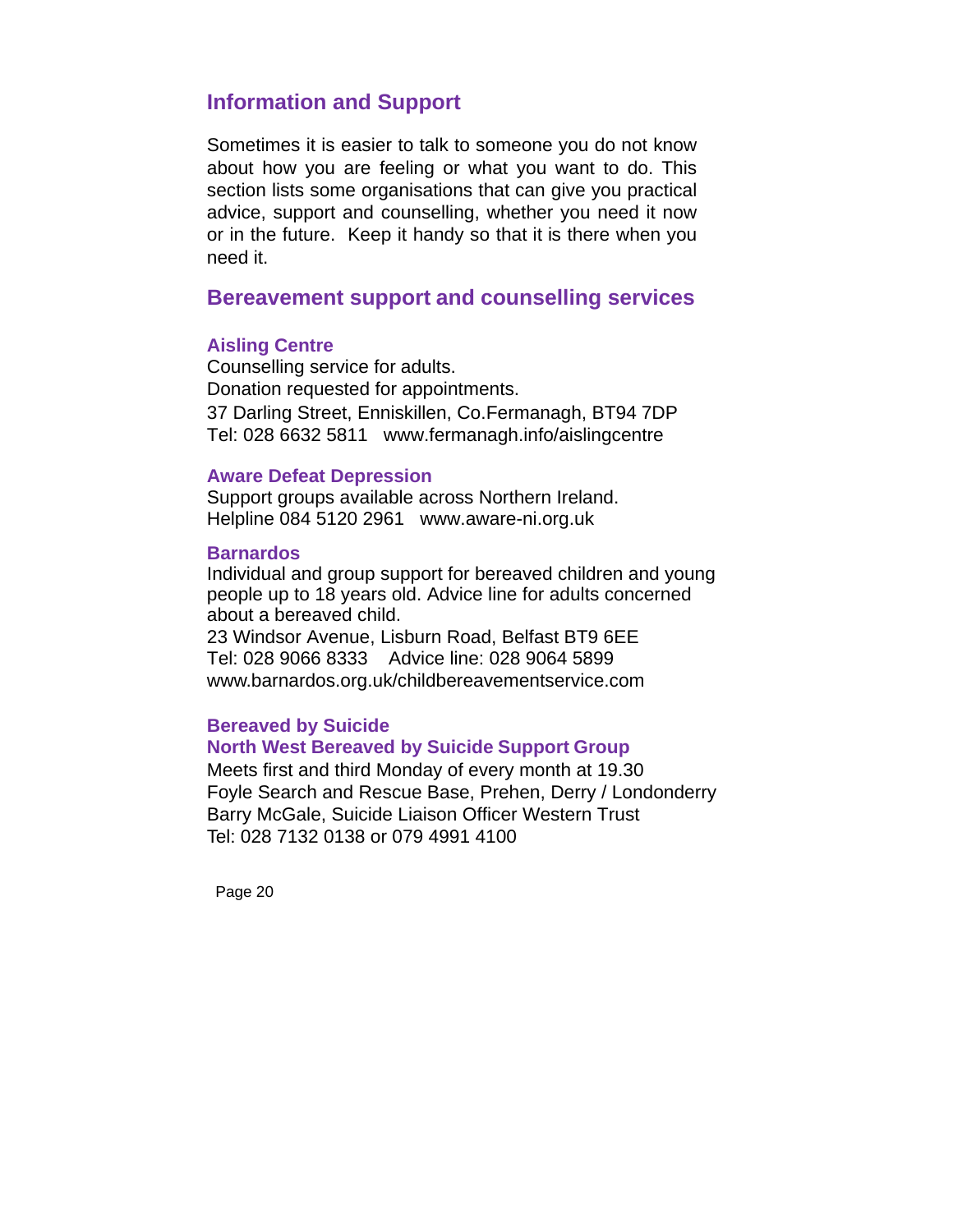# **Bereaved by Suicide Support Group Fermanagh**

Meets the first Monday of every month at 20.00 Aisling Centre, 37 Darling Street, Enniskillen BT94 7DP Tel: 028 6638 2000 for information.

### **Bereaved by Suicide - PATHS Group Omagh**

Positive action to help people bereaved by suicide. Meets first Tuesday of every month at 20.00 Tara Centre, 11 Holmview Terrace, Omagh BT97 0AH Tel 078 7941 4385

### **Bereavement Support for Teenagers (12-16)**

#### www.riprap.org.uk

A web site to help you cope when a parent has cancer. You will find stories from other young people as well as information and tips to help you understand and deal with what is happening in your family.

### **Brake: the road safety charity**

For anyone bereaved, injured or affected by a road crash. Helpline: 084 5603 8570 www.brake.org.uk

### **British Association of Counselling and Psychotherapy**

Professional counselling association and accrediting body. Tel: 087 0443 5252 Mon - Fri 08.45-17.00 www.bacp.co.uk Includes a *'Find a Counsellor'* section.

### **Carecall**

Confidential staff counselling service for Western Health and Social Care Trust staff. Available 24 hours, 365 days a year. Tel: 0808 800 0002

#### **Child Bereavement UK**

Supports families and educates professionals when a baby or child dies or when a child is bereaved. Tel: 014 9456 8900 www.childbereavement.org.uk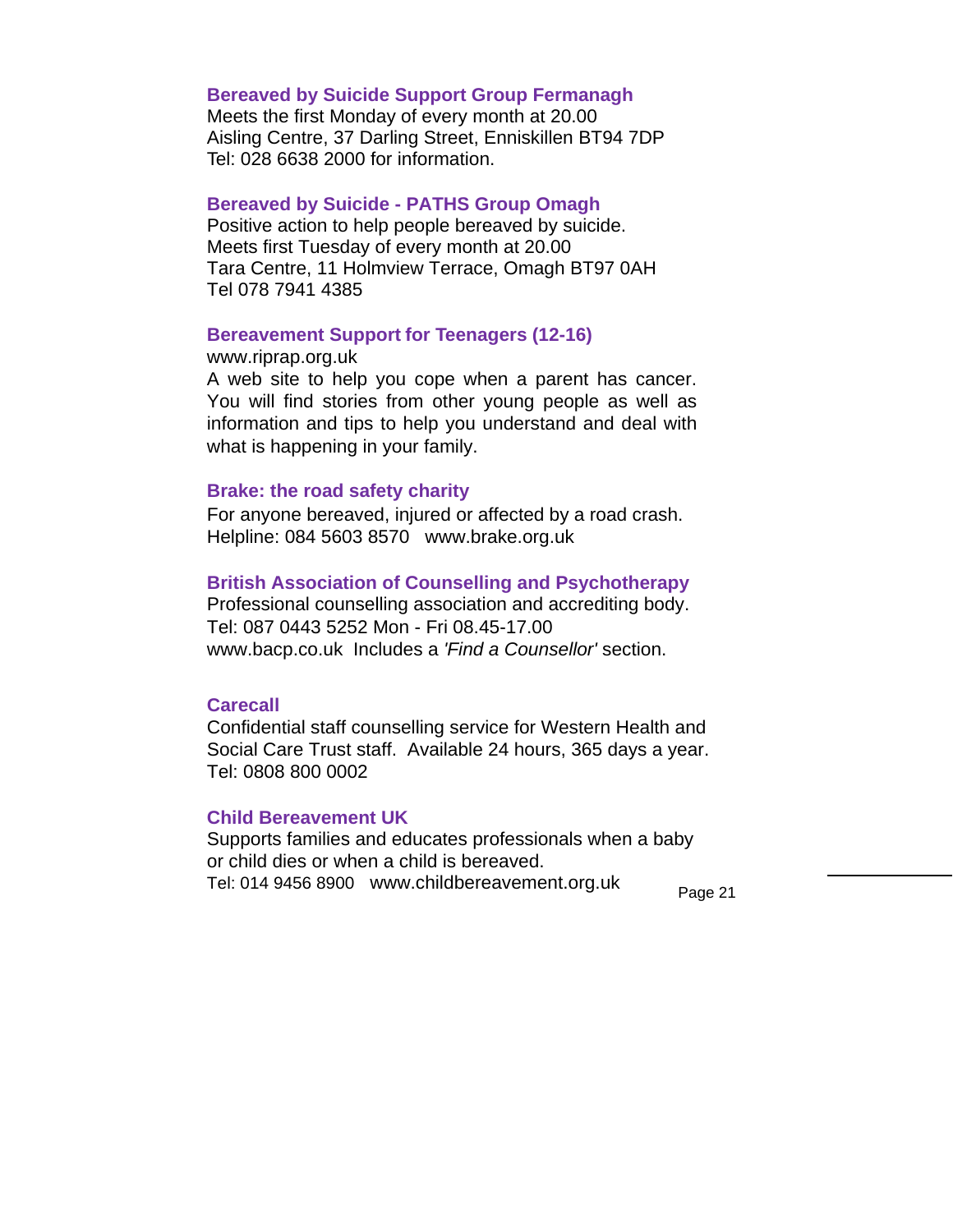# **Child Bereavement Network**

Provides information, guidance and support for children and young people to enable them to manage the impact of death on their lives

Tel: 020 7843 6309 www.childbereavementnetwork.org.uk

# **Child Death Helpline**

Helpline support for anyone affected by the death of a child, irrespective of the age of the child, the relationship or the length of time since the death. Tel: 0800 282986 www.childdeathhelpline.org

### **Childline 0800 1111**

Free confidential helpline for children and young people in danger or distress.

### **Citizens Advice Bureau**

Benefit enquiries 084 5266 6696 **Derry/Londonderry CAB**, Embassy Court, 3 Strand Road, Derry BT487BJ Tel 028 7136 2444 **Strabane CAB**, 17 Dock Street, Strabane BT82 8EE Tel 028 7138 2665 **Fermanagh CAB**, Fermanagh House, Broadmeadow Place, Enniskillen BT74 6AH Tel 028 6632 4334 www.citizensadvice.co.uk

### **Contact NI**

Independent counselling service. Tel: 0808 808 8000 Monday-Friday 16.00-21.00 www.contatcni.com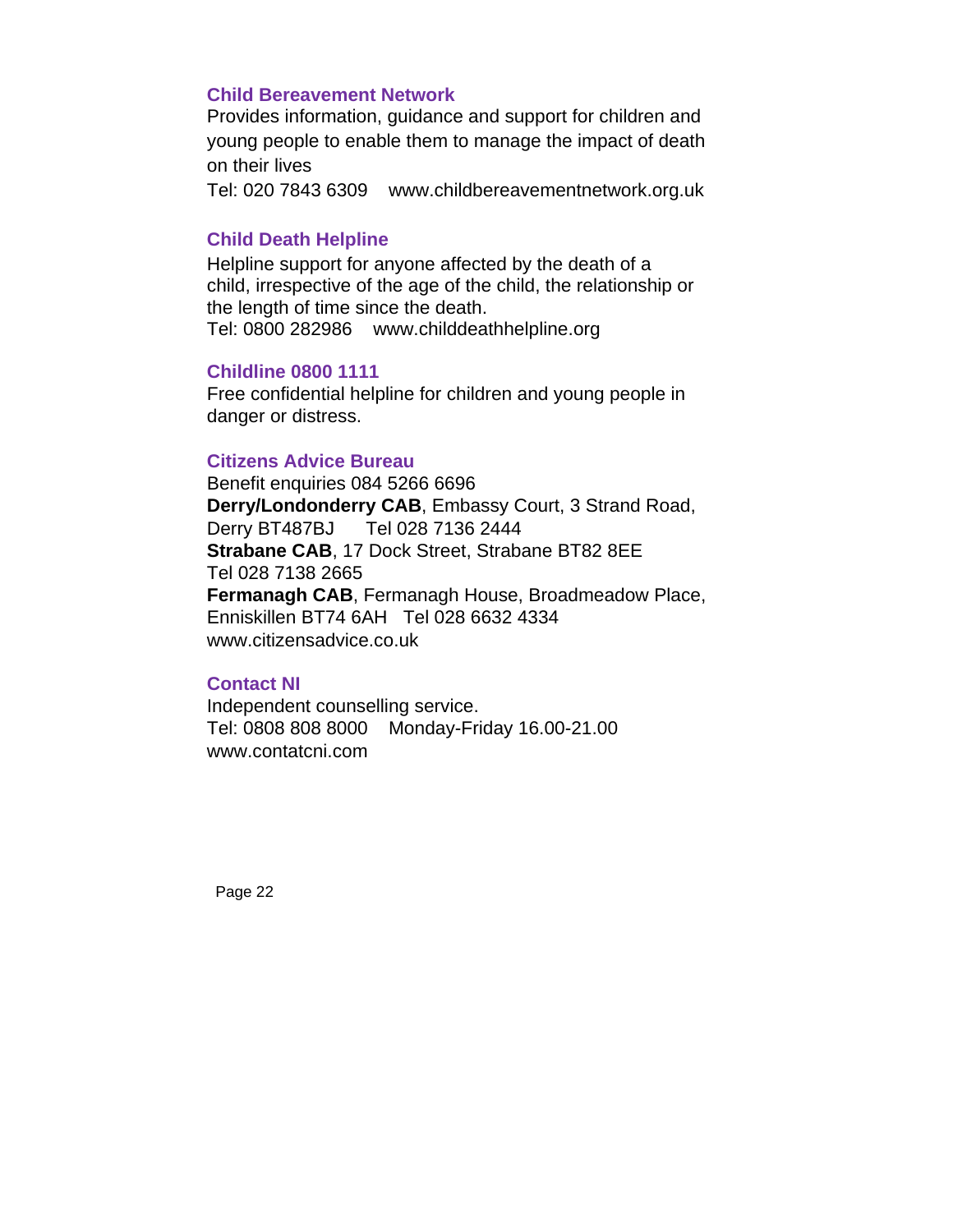### **Cruse Bereavement Care**

Confidential bereavement support and counselling for adults, young people and children.

| Foyle Area Derry / Londonderry | Tel: 028 7126 2941 |
|--------------------------------|--------------------|
| Omagh / Fermanagh Area         | Tel: 028 8224 4414 |
| NI Regional Office             | Tel: 028 9079 2419 |
| Freephone Helpline             | Tel: 084 4477 9400 |
| www.cruse.org.uk               |                    |

Support for young people: Helpline 0808 808 1677 Website: www.rd4u.org.uk

### **Derry Well Woman Counselling Service**

17 Queen Street, Derry BT48 7EQ Tel: 028 7136 0777 www.derrywellwoman.org

### **Disaster Action**

Self-help group for those bereaved by a major disaster. 014 8379 9066 www.disasteraction.org.uk

# **Family Trauma Centre**

Provides specialist treatment services for children, young people and their families following severe trauma. Local outreach offices available throughout NI 1, Wellington Park, Belfast BT9 6DJ Tel: 028 9020 4700 www.belfasttrust.hscni.net

### **HIV Support Centre Belfast**

Support and counselling for anyone affected by Aids/HIV, for those preparing for bereavement or for those who have been bereaved. Tel: 028 9024 9268 Helpline: 0800 137 437 www.thehivsupportcentre.org.uk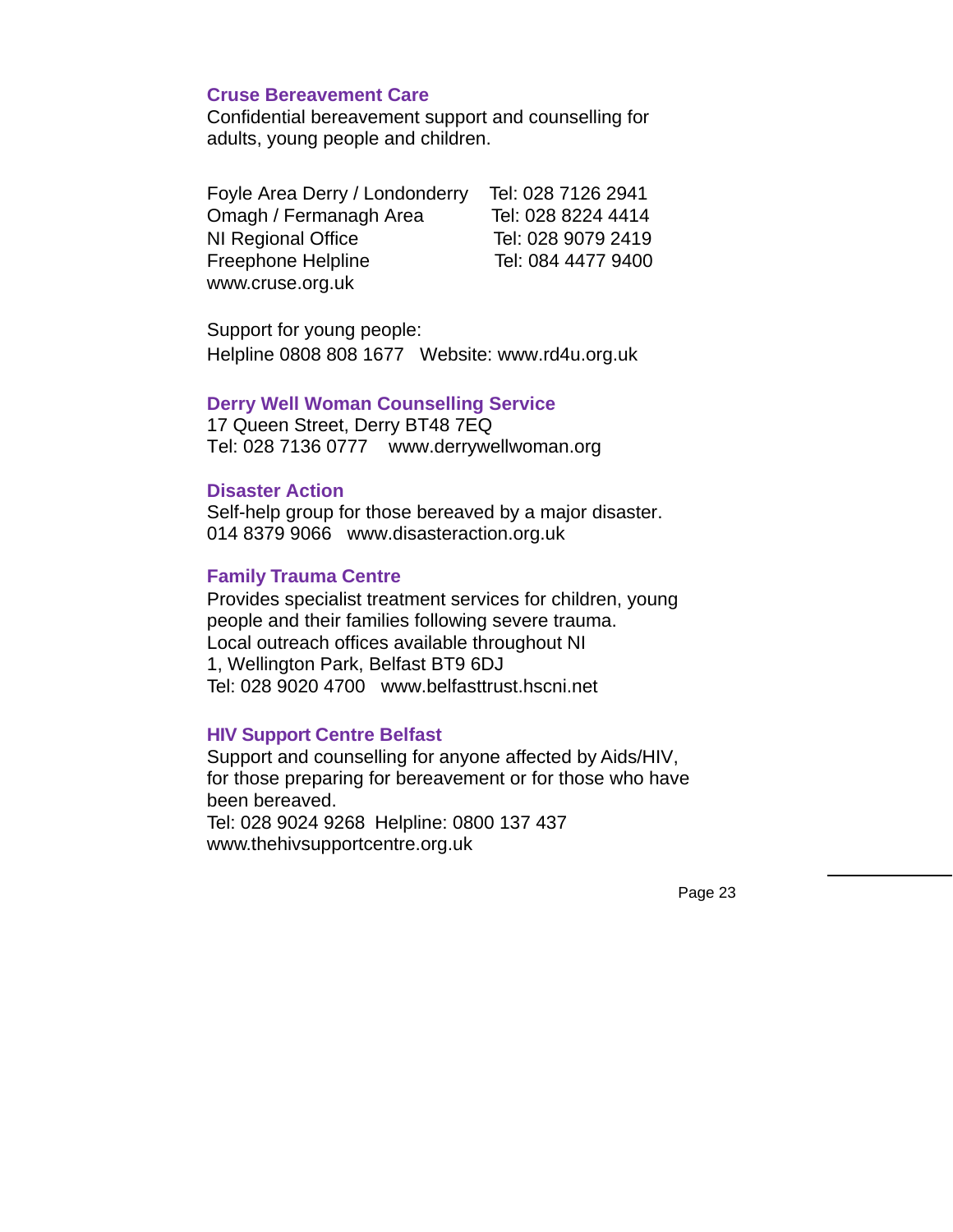# **Koram Centre**

Listening ear and counselling service. 2-3 Mourne Villas, Strabane BT82 8BG Tel: 028 7188 6181 www.koramcenter.com

# **Lifeline**



### 0808 808 8000

If you, or someone you know, is in distress or despair, no matter what your age or where you live in Northern Ireland, Lifeline is there to help you. Lifeline counsellors are available 24 hours a day, 7 days a week to listen and give you the help and support you need, in confidence.

Calls are free from all UK landlines and mobiles. Tex tphone: 18 001 0808 8 808 8000 www.conta actni.com

# **LGBT Bereavement Helpline**

Support for lesbian, gay, bisexual and transgender callers, also their families and friends, who have been bereaved or are preparing for bereavement.

Tel: 020 7837 3337 Mon – – Wed and Fri 19.30 – – 21.30 www.londonfriend.org.uk

### **Life after Loss**

Help for anyone affected by the loss of a baby at any stage of pregnancy or early in life, for a Tel: 028 9336 0989 www w.lifeafterlo ss.org.uk ny reason.

### **Lone Twin Network**

Support group run by and for lone twins 54 Ventnor Avenue, Hodge Hill, Birmingham B36 8EF www.lonetwinnetwork.org.uk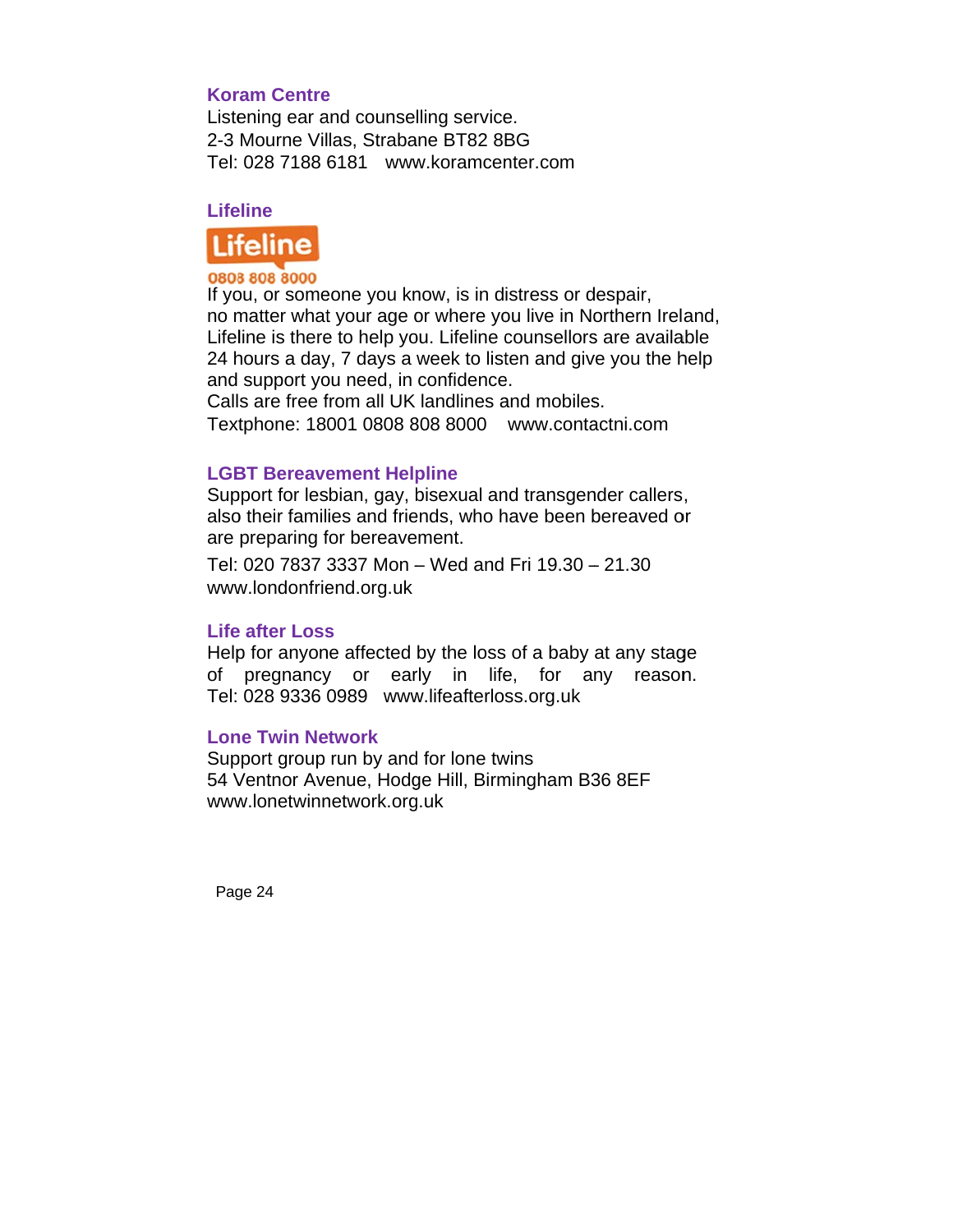### **Meningitis Trust**

Offers bereavement counselling and emotional support for children. Tel: 0845 120 0663 www.meningitis-trust.org/meningitis-info/aftermeningitis/bereavement/

### **Northwest Counselling**

Unit 8, The Vale Centre, Clooney Road Tel: 028 7181 3587 www.northwestcounselling.co.uk

#### **SANDS - Stillbirth and Neonatal Death Charity**

Sands NI Helpline Tel: 077 4099 3450 www.sandsni.org www.uk-sands.org

**Sudden Infant Death – The Lullaby Trust**  Helpline 0808 802 6868www.lullabytrust.org.uk

**Support after Murder and Manslaughter**  0845 872 3440 www.samm.org.uk

### **Tara Centre**

Counselling / Psychotherapy service. 11 Holmview Terrace, Omagh BT79 OAH Tel: 028 8225 0024 www.taraomagh.com

#### **The Compassionate Friends**

Supporting bereaved parents and their families after a child dies Helpline: 0845 123 2304 NI Helpline 028 8778 8016 www.tcf.org.uk

#### **The Samaritans**

Derry / Londonderry Tel: 028 7126 5511 Omagh Tel: 028 8224 4944 www.samaritans.org.uk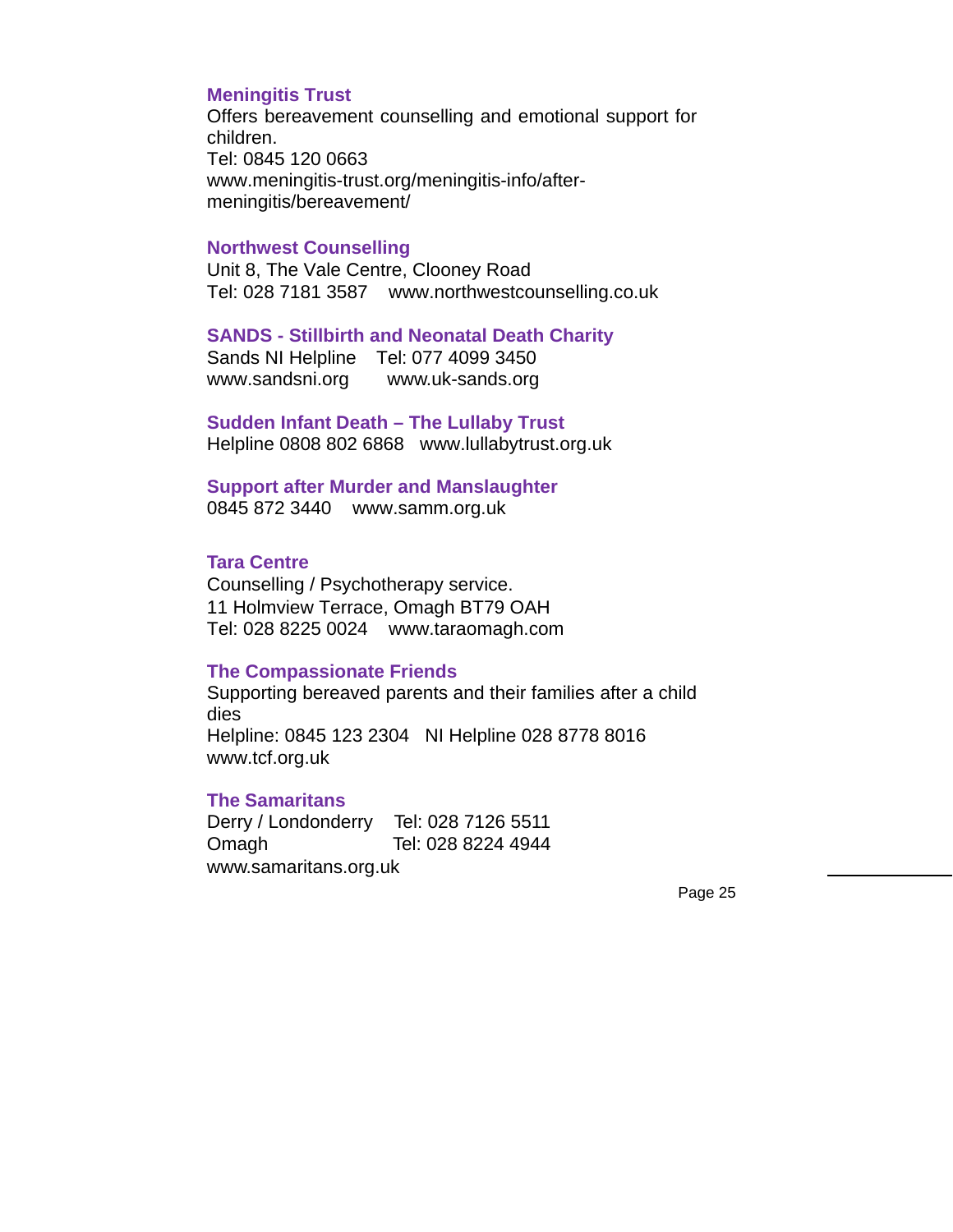### **Twins and Multiple Births Association (TAMBA)**

Bereavement support group Tel: 0800 138 0509 www.tamba.org.uk

### **Victim Support NI**

Offers a free and confidential service of emotional support, information and practical help to victims and witnesses affected by any type of crime. www.victimsupportni.co.uk

Derry / Londonderry Office 1st Floor, Embassy Building, 3 Strand Road , BT48 7BH Tel: 028 7137 0086

Omagh Office 22 Campsie Road Omagh, BT79 0AG Tel: 028 8224 0012

### **WAVE Trauma Centre**

Supports people bereaved, injured or traumatised as a result of 'the troubles' in NI, irrespective of religious, cultural or political beliefs. 5 Chichester Park, South Belfast, Antrim BT15 5DW Tel: 028 9077 9922 23a Bishop Street, Derry Tel: 028 7126 6655 18 Holmview Avenue, Omagh Tel: 028 8225 2522 www.wavetraumacentre.org.uk

### **Winston's Wish**

Gives support for those caring for children affected by the death of a parent or a sibling and to the children themselves.

Helpline 084 5203 0405 www.winstonswish.org.uk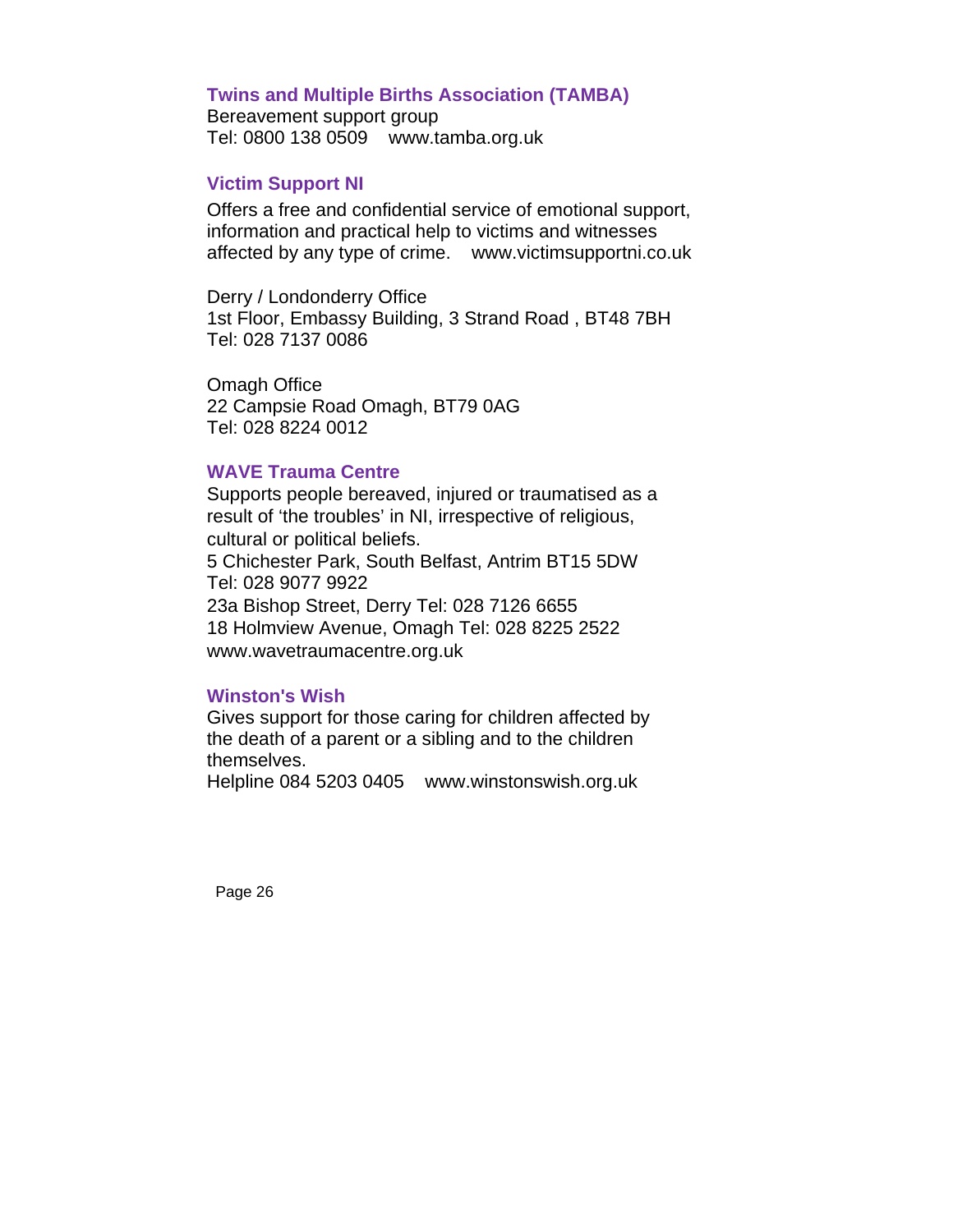### **Youthlife**

Bereavement support and youth led residential weekends. 23 Bishop Street Derry / Londonderry BT48 6PR Tel: 028 7137 7227 www.youthlife.btik.com

# **Zest**

Counselling and support for anyone affected by the impact of self-harm and suicide. 15a Queen Street, Derry / Londonderry BT48 7EQ Tel: 028 7126 6999 www.zestni.org

# **Practical Information**

#### **Age NI**

3 Lower Crescent, Belfast BT7 INR Tel: 0808 808 7575 www.ageuk.org.uk/northern-ireland

#### **Alzheimer's Society**

Unit 4 Balmoral Business Park, Boucher Crescent, Belfast Tel: 028 9066 4100 Helpline: 084 3300 0336 www.alzheimers.org.uk

### **Bereavement Register**

Registering will prevent unwanted direct mail being sent to the deceased. www.the-bereavement-register.org.uk

#### **Coroners Service for Northern Ireland**

Mays Chambers, 73 May Street, Belfast BT1 3JL Tel: 028 9044 6800 website: www.coronersni.gov.uk

### **Coroners Liaison Officers**

Tel: 028 9044 6811 / 028 9044 6809 / 028 9044 6814 **Disability Action**  Improving the quality of life of people with disabilities, their families and carers. Tel: 028 9029 7880 www.disabilityaction.org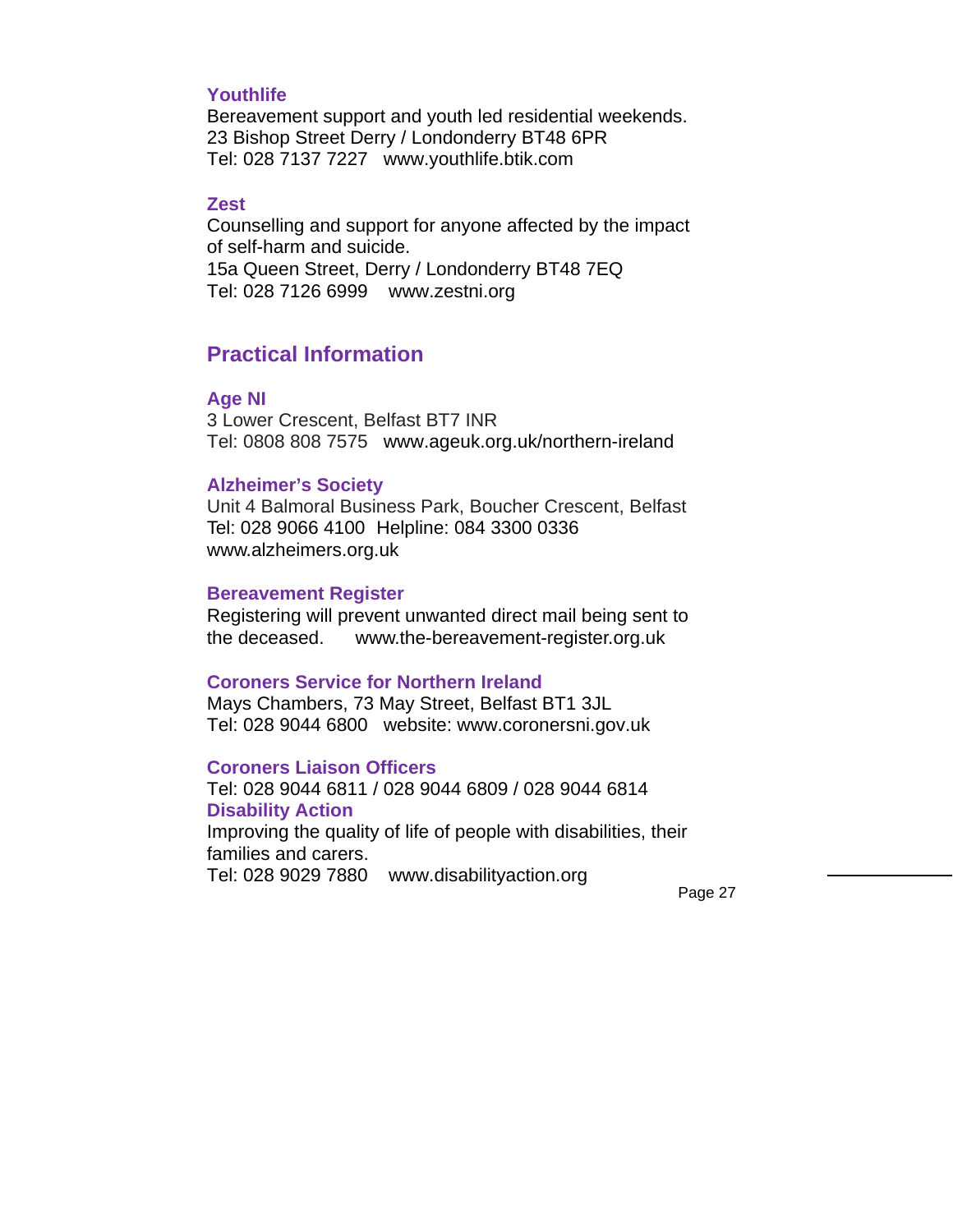### **District Registrar Offices, Western Trust Area**

Guildhall, **Derry / Londonderry** BT48 6DQ Tel: 028 7126 8439 Opening Hours: 9.30-12.30 and 14.00-16.30

Townhall, **Enniskillen** BT74 7BA Tel: 028 6632 5050 Opening Hours: 9.00-12.30 and 14.00-16.30 Please note this office closes at 16.00 on a Friday.

7 Connell Street, **Limavady** BT49 0AH Tel: 028 7772 2226 Opening Hours: 9.00-12.15 and 13.30-16.30

District Council Offices, Mountjoy Road, **Omagh** BT79 7BL Tel: 028 8224 5321 Opening Hours: 9.30-12.30 and 14.00-16.30 District Council Offices, 47 Derry Road, **Strabane**  BT82 8DY Tel: 028 7138 2204 Opening Hours: 9.30-1.30 and 14.00-17.00

### **Mencap Information Service NI**

Mencap supports people with a learning disability and their families in Northern Ireland. Tel: 028 9069 1351 Helpline: 0808 808 1111 www.mencap.org.uk

### **Natural Death Centre**

Information on 'green' funerals and arranging a funeral yourself. Tel: 087 1288 2098 www.naturaldeath.org.uk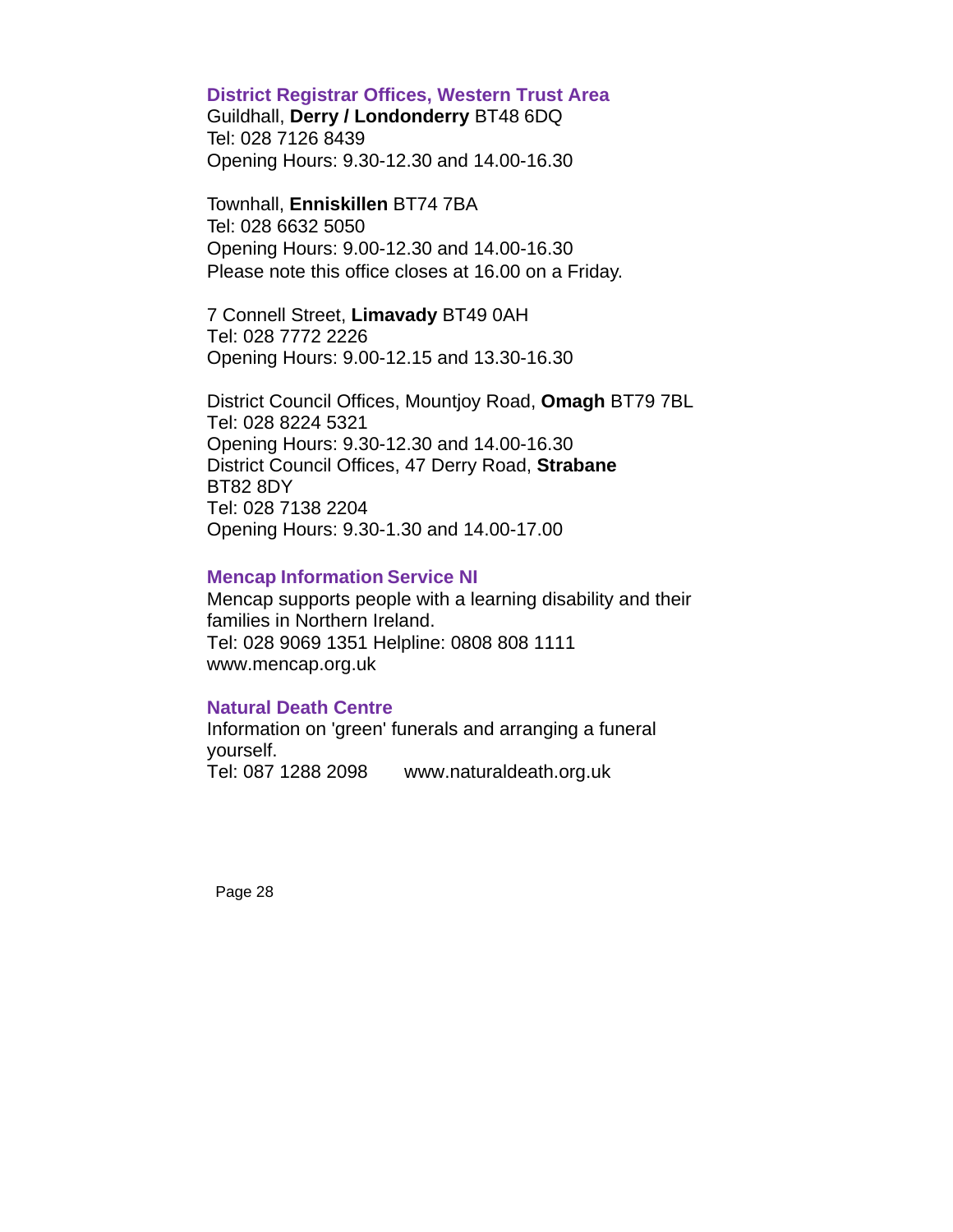### **Northern Ireland Housing Executive**

| Derry / Londonderry | Tel: 028 7137 2000 |
|---------------------|--------------------|
| Omagh               | Tel: 028 8224 6111 |
| Enniskillen         | Tel: 028 6632 5770 |
| Dungannon           | Tel: 028 8772 3000 |

### **Official Government Website for NI**

www.nidirect.gov.uk

### **Social Security Agency Bereavement Service**

Contact this service to:

- Report a death to the Social Security Agency
- Check if you may be entitled to benefits.
- Make a claim for Bereavement Benefit or Social Fund Benefit

Freephone 0800 0852463

### **Social Security Agency Pensions**

Branch Windsor House, 9 -15 Bedford Street, Belfast Tel: 028 9054 9393

# **Spiritual / Cultural Support**

### **Bahá'i Council for Northern Ireland**

64 Old Dundonald Road, Belfast BT16 OXS Tel: 028 9048 0500 www.bahaicouncil-ni.org

### **Black Mountain Zen Centre**

64 Donegal Street, Cathedral Quarter, Belfast Tel: 028 9024 4010 www.blackmountainzencentre.org

### **Potala Buddhist Centre (Kadampa)**

40d Donegal Pass, Belfast BT7 1BS 028 9023 8090 www.mediationbelfast.org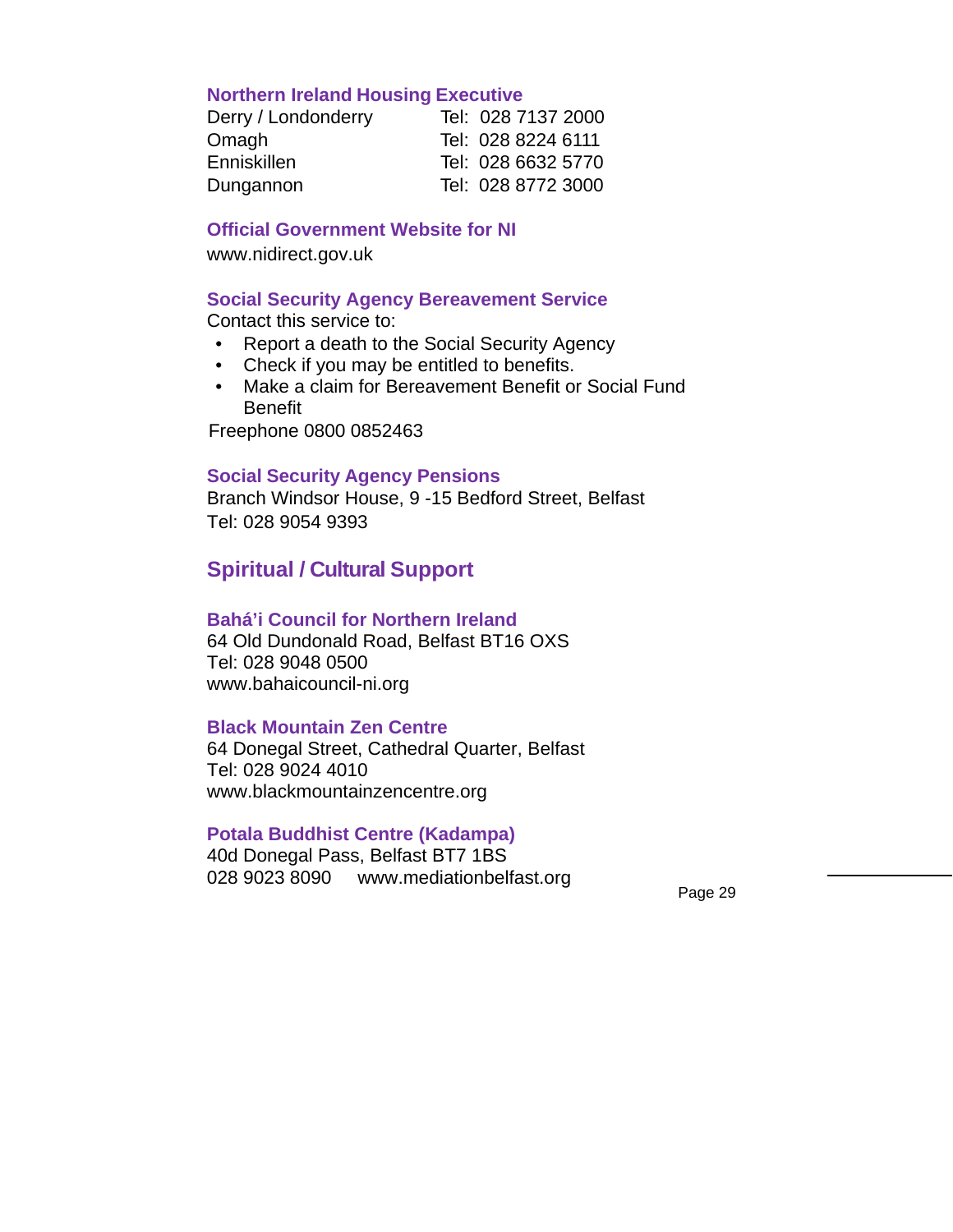# **Jampa Ling Buddhist Centre**

Bawnboy, Co. Cavan Tel: 00353 49 952 3448 www.jampaling.org

### **Chinese Welfare Association NI**

1, Stranmillis Embankment, Belfast BT7 1GB Tel: 028 9028 8277 www.cwa-ni.org

### **Church of Ireland**

Diocesan Centre, 24 London Street Londonderry BT48 6RQ Tel: 028 7126 2440 www.ireland.anglican.org

### **Derry Travellers' Support Group**

To encourage participation and empowerment among the traveller community. Ballyarnet Road, 141 Racecourse Road BT48 8NG Tel: 028 7135 9340

### **Hare Krishna Temple**

140 Upper Dunmurry Lane, Belfast Tel: 028 9062 0530 iskcon.belfast.com

### **Hindu Cultural Centre and Temple NI**

86 Clifton Street, Belfast BT13 1AB Tel: 028 9024 9746

### **Humanist Association NI (HUMANI)**

Ceremonies Coordinator Myrtle Ewing Tel: 028 9076 0002 Jennifer Sturgeon Tel: 028 7035 4287 or 078 1803 6404 www.humanistni.org www.humanism.org.uk

### **Indian Community Centre**

86 Clifton Street, Belfast BT13 1AB Tel: 028 9024 9746 www.iccbelfast.com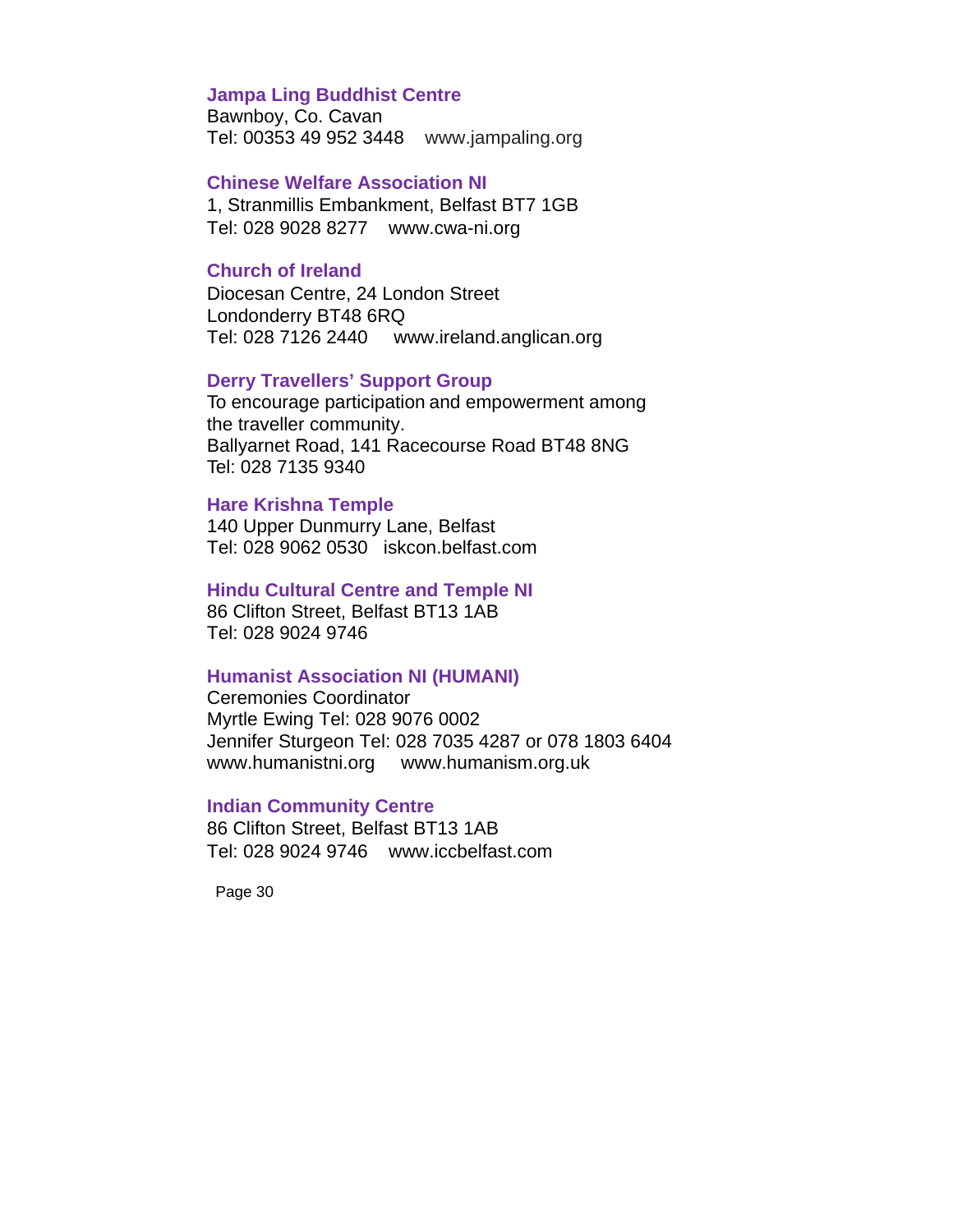### **Irish Council of Churches**

Inter-Church Centre, 48 Elmwood Avenue, Belfast BT9 6AZ Tel: 028 9066 3145 www.irishchurches.org

#### **Islamic Centre Belfast**

38 Wellington Park, Belfast BT9 6DN Tel: 028 9066 4465 www.belfastislamiccentre.org.uk

### **Jewish Community Belfast**

Wolfson Centre, 49 Somerton Road, Belfast BT15 4HP Tel: 028 9077 7974

### **Methodist Church**

1 Fountainville Avenue, Belfast BT9 6AN Tel: 028 9032 4554 www.irishmethodist.org

### **Multi-Cultural Resource Centre**

9, Lower Crescent, Belfast BT7 1NR Tel: 028 9024 4639 www.mcrc-ni.org

### **Muslim Family Association NI**

4 Thornhill Manor, Belfast BT17 9RB Tel: 077 6802 8072 www.nimfa.co.uk

#### **NI Council for Ethic Minorities (NICEM)**

Ascot House, 24-31 Shaftsbury Square, Belfast BT2 7DB Tel: 028 9023 8645 www.nicem.org.uk

### **Omagh Ethic Communities Support Group**

Community House, 2 Drumragh Avenue, Omagh Tel: 028 8224 9750

### **Polish Association Northern Ireland**

7 North Street, Belfast, BT1 1NH Tel: 028 9032 1232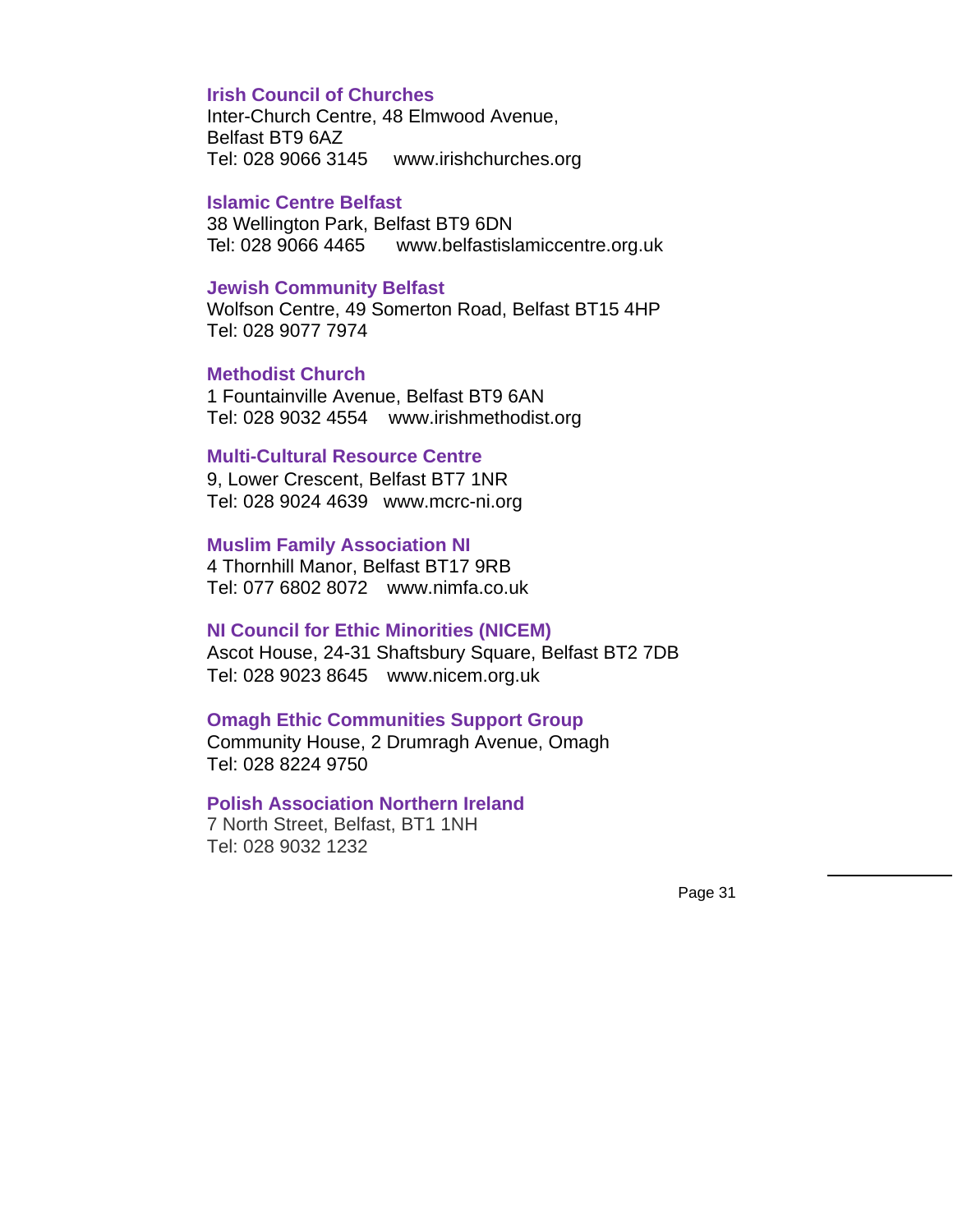### **Pakistani Cultural Association NI**

8 Braniel Park, Belfast BT5 7JL Tel: 028 9083 6704

### **Presbyterian Church in Ireland**

Assembly Buildings, Fisherwick Place, Belfast BT1 6DW Tel: 028 9032 2284 www.presbyterianireland.org

### **Religious Society of Friends (Quakers)**

www.quakers-in-ireland.ie

### **Roman Catholic Church**

Diocesan Office, Bishops House Derry BT48 9YG Tel: 028 7126 2302 www.catholicireland.net

### **Sikh Cultural Community Centre NI**

1 Simpson Brae, Waterside, Derry / Londonderry Tel: 028 7134 3935

### **The National Secular Society**

Tel: 020 7404 3126 www.secularism.org.uk

#### **Disclaimer**

This resource is intended to act as a guide to the range of support and information available both locally and regionally. Inclusion in this resource does not necessarily constitute or imply any endorsement or recommendation by the Western Health and Social Care Trust of that organisation or service.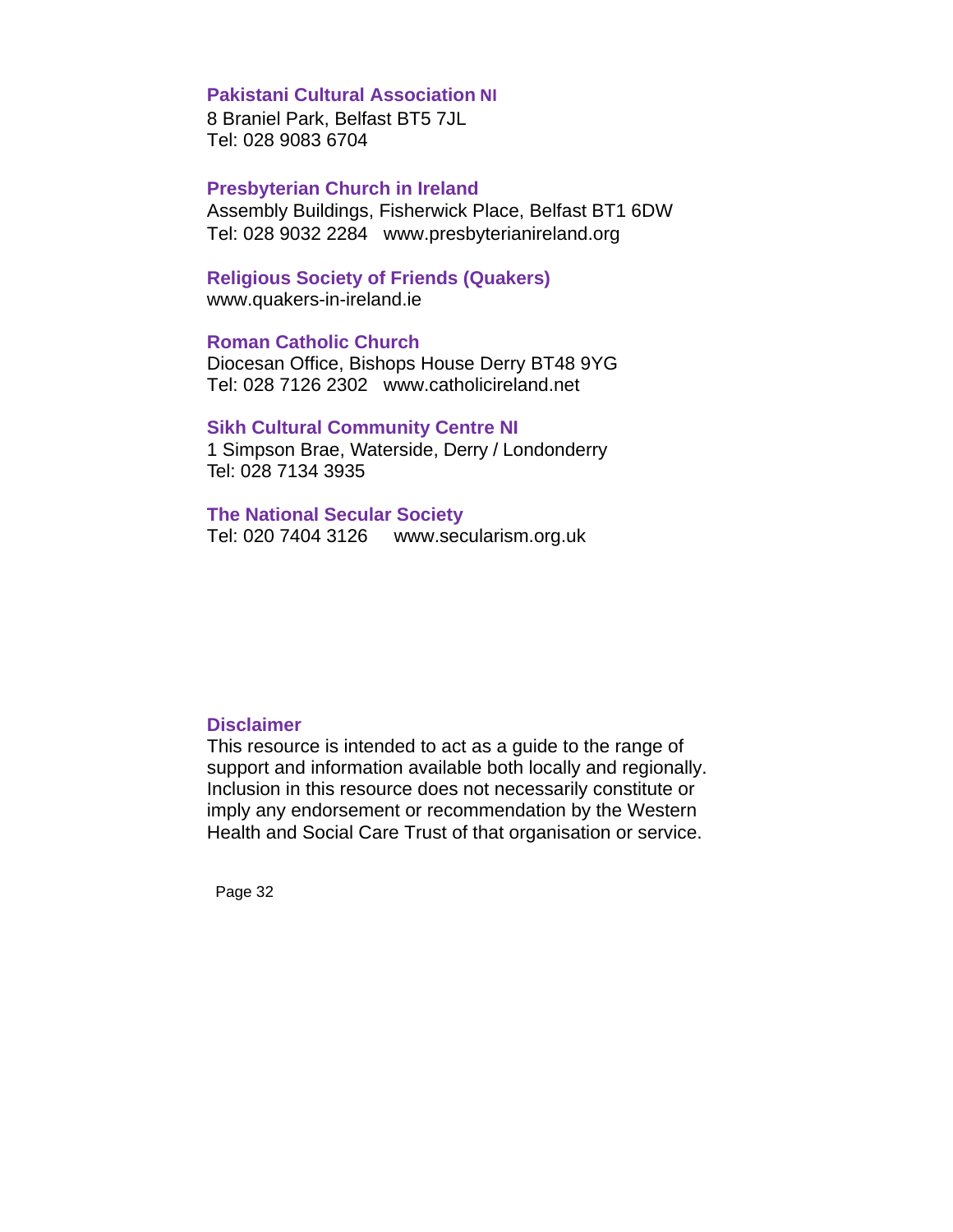# **Helpful Reading ~ Books for Adults**

**Surviving the Early Loss of a Mother: Daughters Speak**  Tracey, Anne (2008) Veritas

**Through Grief: The Bereavement Journey**  Collick, Elizabeth (1986) Darton Longman and Todd

**A Special Scar: The Experiences of People Bereaved by Suicide**  Wertheimer, A. (2001) Routledge  $2^{nd}$  edition

**A Grief Observed**  Lewis, C. S. (1961) Faber and Faber

**Grieving: A Beginners Guide**  McCormack J. H., (2006) Paraclete Press

**Healing Grief: A Guide to Loss and Recovery**  Ward B., (1993) Vermillion

**Living with Leo**  Di Clemente M. (2004) Bosun-Publications

**Losing a parent: practical help for you and other family members** Marshall, Fiona (1999) Fisher Books

**Beyond the Rough Rock: Supporting a Child who is bereaved through Suicide** Stubbs, D and Stokes, J (2008) 2<sup>nd</sup> edition

Winston's Wish Publications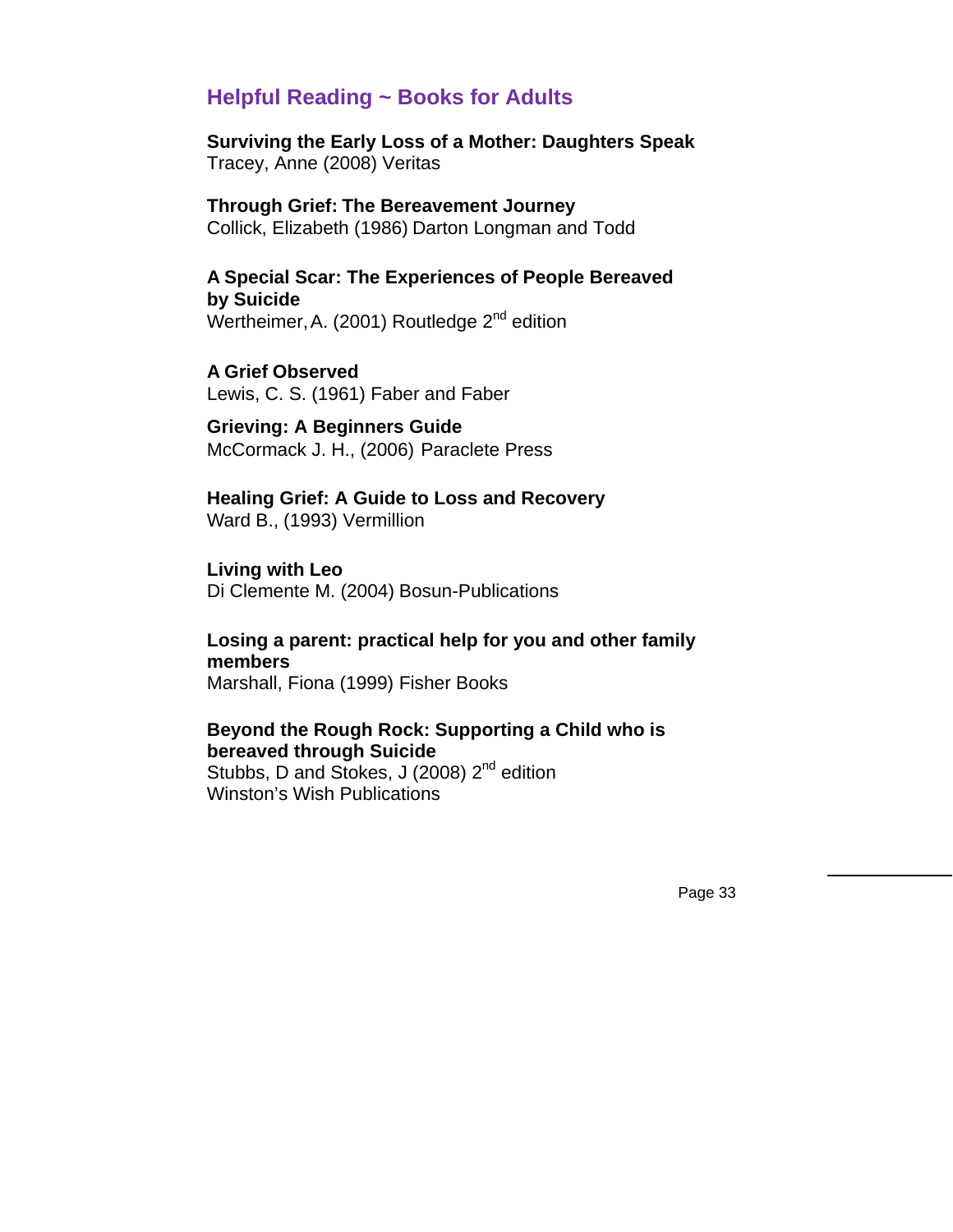# **Younger Children**

### **Remembering**

Leutner, D (2009) Child Bereavement Charity A keepsake / memory book when someone special has died. For 4-10 years.

# **When Someone Very Special Dies**

Haggard, M. (1991) Woodland Press For children to illustrate their own stories and feelings.

**On the Wings of a Butterfly**  Maple, M. (1992) Parenting Press A story about a girl coping with cancer.

### **What Happens When We Die?**

Nystram, C. (1981) Moody Press

**Waterbugs and Dragonflies Explaining Death to Young Children** Stickney, D. (1982) The Pilgrim Press

**Badger's Parting Gifts**  Varley, S. (1985) Hodder and Stoughton Remembering a loved friend.

# **Children 13+**

**Bereaved Children and Teens**  Grollman, E.A. (1995) Beacon

### **Shira: a legacy of courage**  Grollman, S. (1988) Doubleday

Coming to terms with one's own death and others' reactions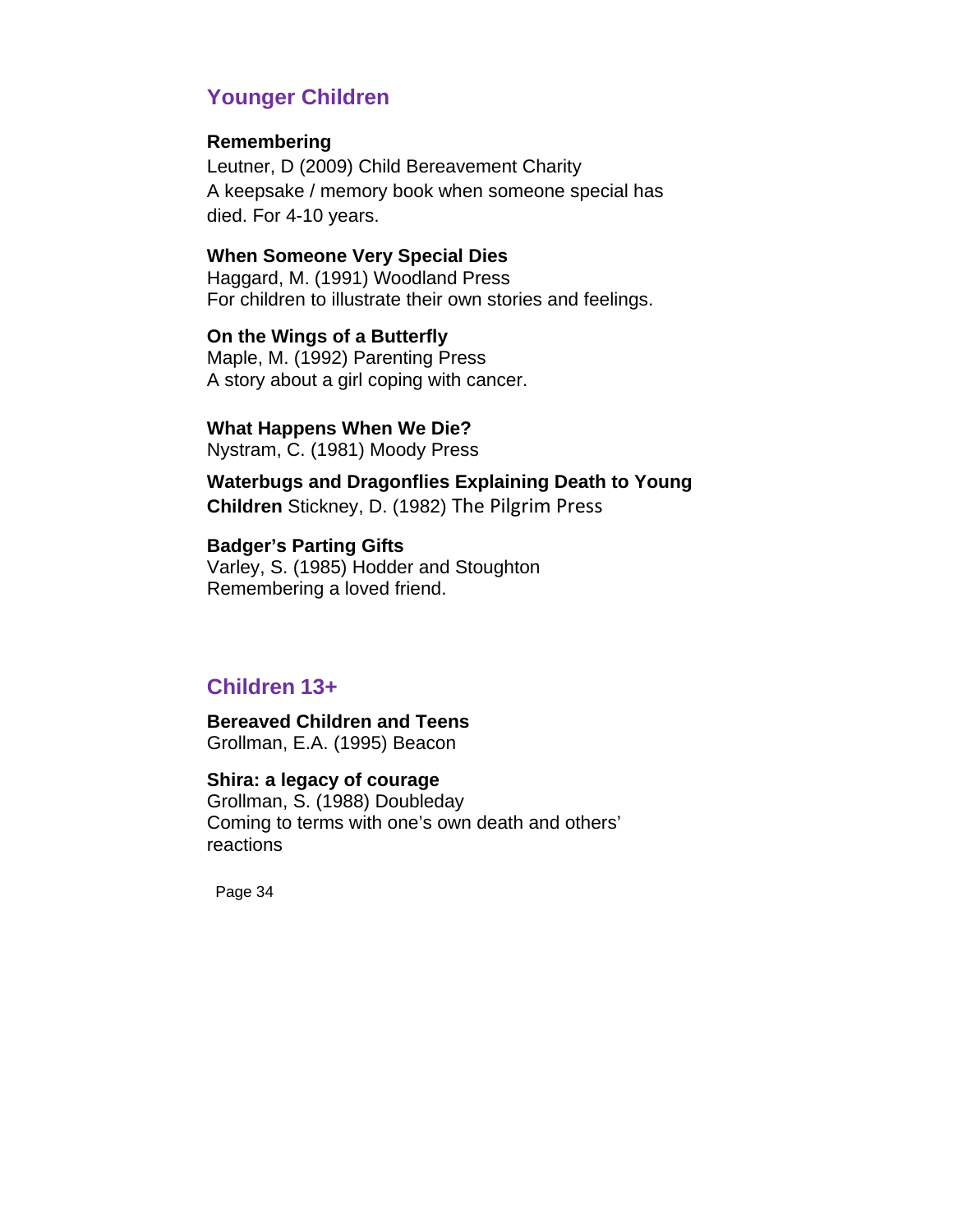# **See Ya Simon**

Hill, D. (1995) Puffin A teenager's last year with a dying friend.

### **Help for the Hard Times: getting through loss**

Hipp, E. (1995) Hazelden A self-help workbook.

# **At Risk**

Hoffman, A. (1998) GP Putnam and Sons The story of an 11-year old girl with AIDS.

### **After a Suicide: young people speak up**

Kuklin, S. (1994) GP Putnam and Sons Teenagers dealing with the suicide of others, including friends.

### **A summer to die**

Lowry, L (1993) Dragon The death of a 13-year-old girl's older sister from leukemia.

### **Losing Someone You Love**

Richter, E. (1986) Putnam Young people share experiences about the death of a sibling.

### **My Twin Sister Erika**

Vogel, I. M. (1986) Harper and Row The loss of a twin sister

# **Mama's going to buy you a mockingbird**

Little, J. (1985) Puffin Ontario A sensitive story of a boy's experience and response to his father's illness and death.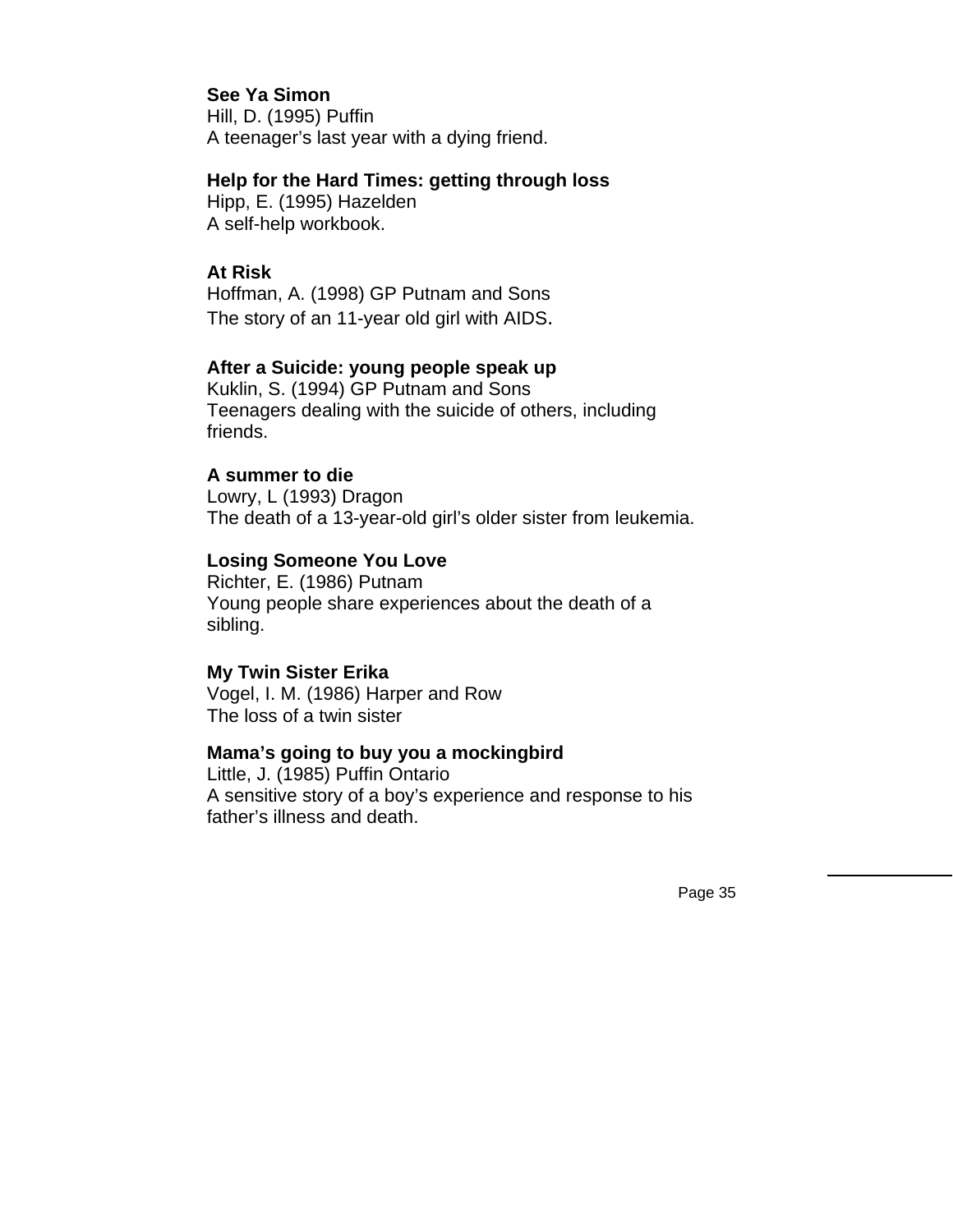# **Teenagers**

**Healing Your Grieving Heart for Teens 100 Practical Ideas**  Wolfelt, Alan, D (2001) Companion Press

# **The Summer Before**

Windsor, P. (1973) Harper and Row A girl's journal about the accidental death of her boyfriend.

**Facing Grief, Bereavement and the Young Adult** 

Wallbank, Susan (1991) Cruse Bereavement Care

**My Father Died**  Wallbank, Susan (1998) Cruse Bereavement Care

**My Mother Died**  Wallbank, Susan (Revised 1998) Cruse Bereavement Care

# **When Someone Dies: Help for Young People Coping with Grief**

Steffes, Dwaine Cruse Bereavement Care (1997)

# **Learning Disability**

**Understanding Death and Dying**  Cathcart, F. (1994) British Institute of Learning Disability

**Remembering My Brother**  Morris, L. and Perkins, G. (1996) A and C Black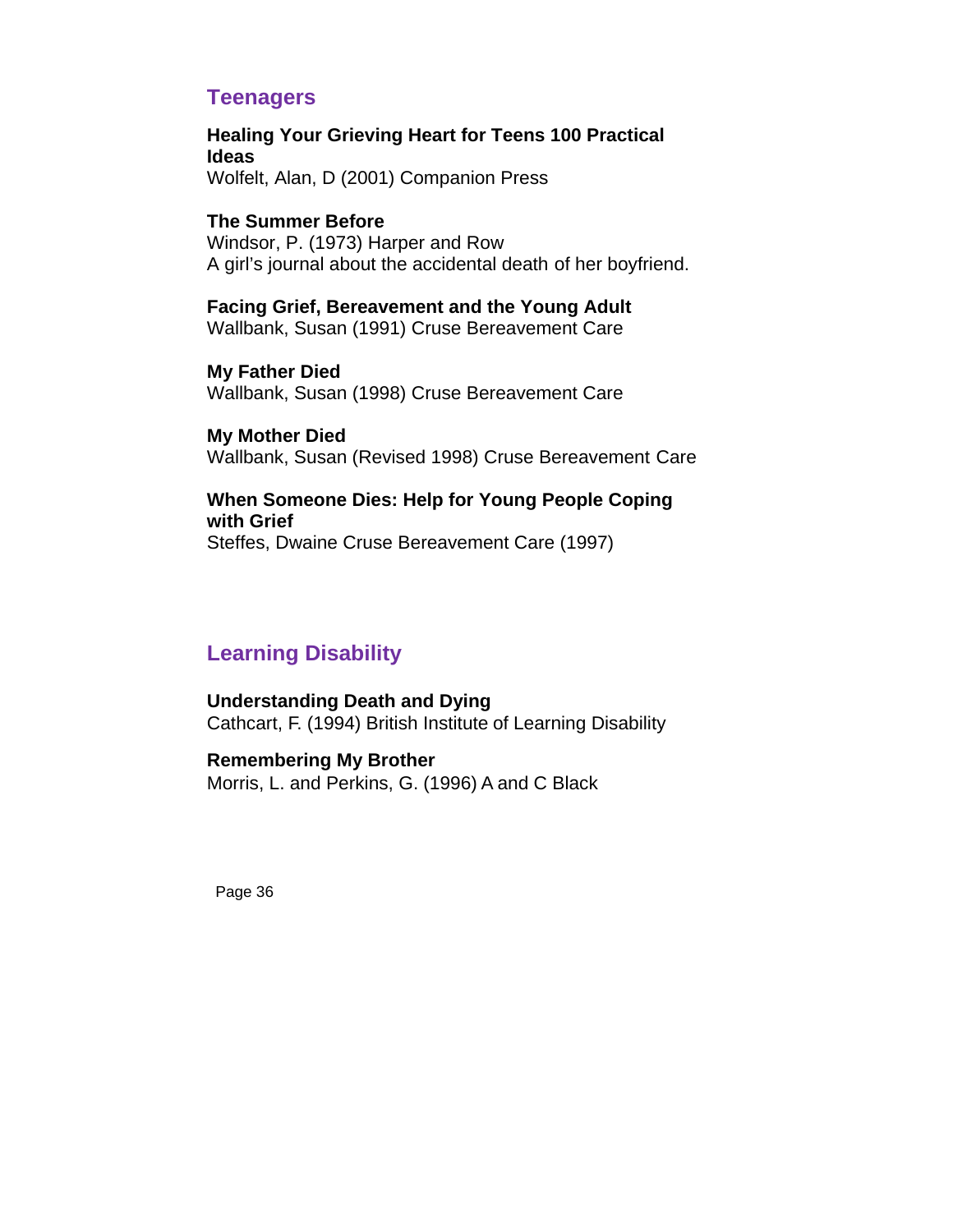# **Feedback**

We hope you found this booklet useful. If you would like to comment on it, suggest improvements or if you wish to give feedback about your experience of bereavement, please do let us know. We will be pleased to hear from you.

# **Please contact:**

 Trust Bereavement Coordinator Altnagelvin Hospital Glenshane Road Derry / Londonderry BT47 6SB Tel: 028 7134 5171 Ext: 214184

# **Acknowledgements**

 The Western Trust would like to thank everyone who contributed to the development of this booklet.

| Completed:    | <b>June 2008</b> |
|---------------|------------------|
| First review: | October 2013     |
| Next review:  | October 2015     |